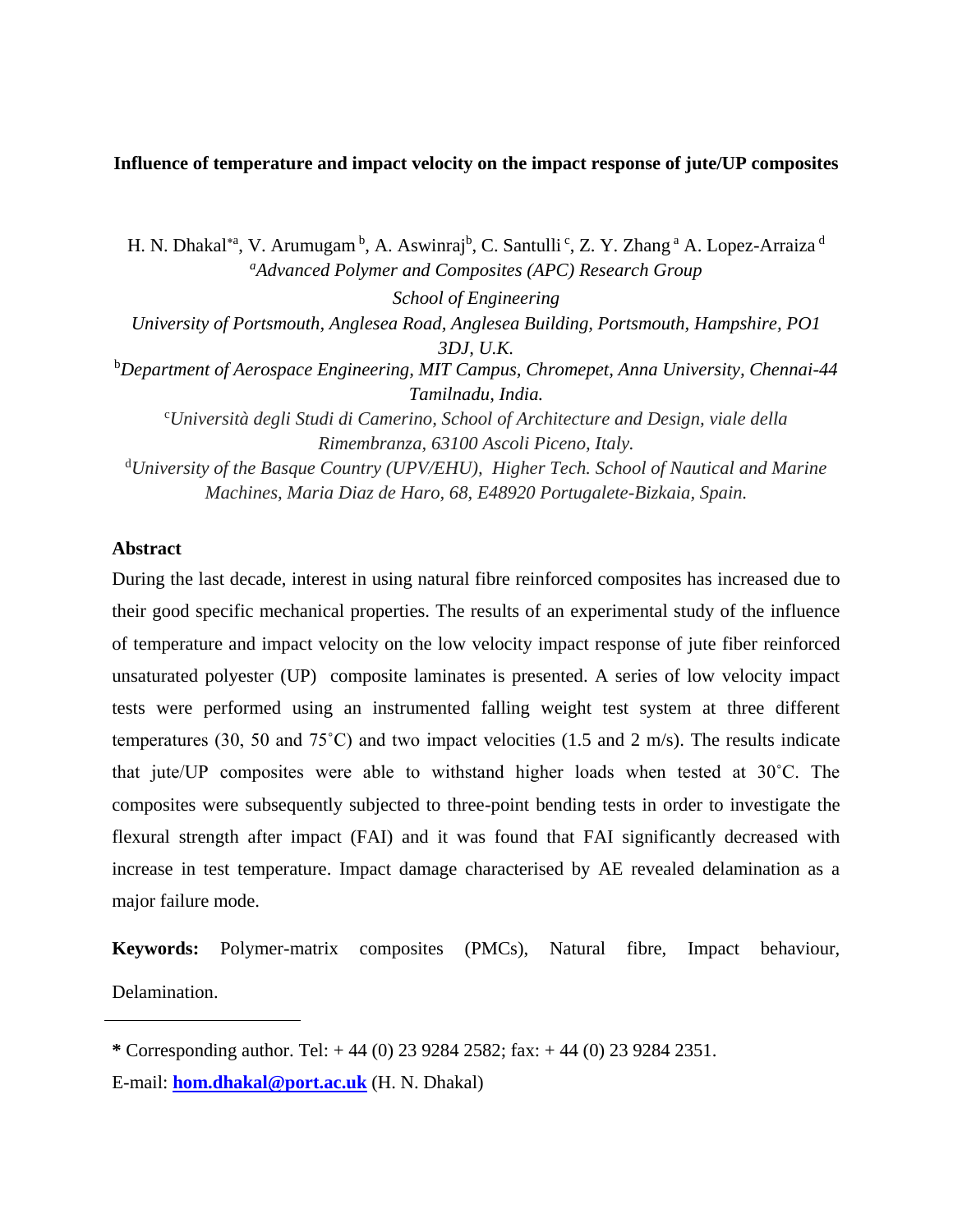# **1. INTRODUCTION**

A growing environmental awareness across the world has aroused interest in research and development of environmentally friendly and sustainable materials [1- 3]. As the cost of non-renewable sources of material becomes more expensive, natural fibres can be a viable alternative as reinforcement for composite materials [4, 5]. The use of natural fibres for the reinforcement of polymeric composite materials has received increasing attention by both academia and industry because of their availability, lower density, much higher specific strength and not causing irritation when handled compared to conventional glass fibres [6, 7]. In addition, the production of these fibres require less energy than conventional fibres Although bast fibre (hemp, flax and jute) composites have been successfully used for nonstructural, semi-structural and low cost applications in recent years, there are still significant barriers for structural applications of these composites [8, 9].

The use of composite materials in structural components has increased significantly in recent years by offering potential benefits to the aerospace, automotive and marine industry. However, composite laminates used in these various applications are susceptible to delamination, from a wide variety of sources including low velocity impact damage. Impact actions induced by flying solid objects such as runway debris, hand tools fall down on composites have attracted a great deal of research interest in the areas of crashworthiness of vehicles and impact damage assessment of composite materials. Low velocity impact damage causes delamination which can reduce the structural integrity of the composite materials significantly. An understanding the effect of damage and post impact damage due to low velocity impact is an important subject to be investigated in natural fiber reinforced composites [10, 11]. However, the impact resistance of a composite material is always difficult to determine due to other factors such as delamination at the interface, fiber breakage, matrix cracking and fiber pull out [12-14].

Acoustic emission (AE) is widely used in industry to inspect and monitor the condition of composite materials. AE is a passive technique that monitors a structure while under loading. An alternative approach to evaluate impact tolerance of a composite laminate is the assessment of its residual post-impact properties [15-18]. This can be carried out using real time monitoring techniques, such as acoustic emission, which cannot be easily applied directly during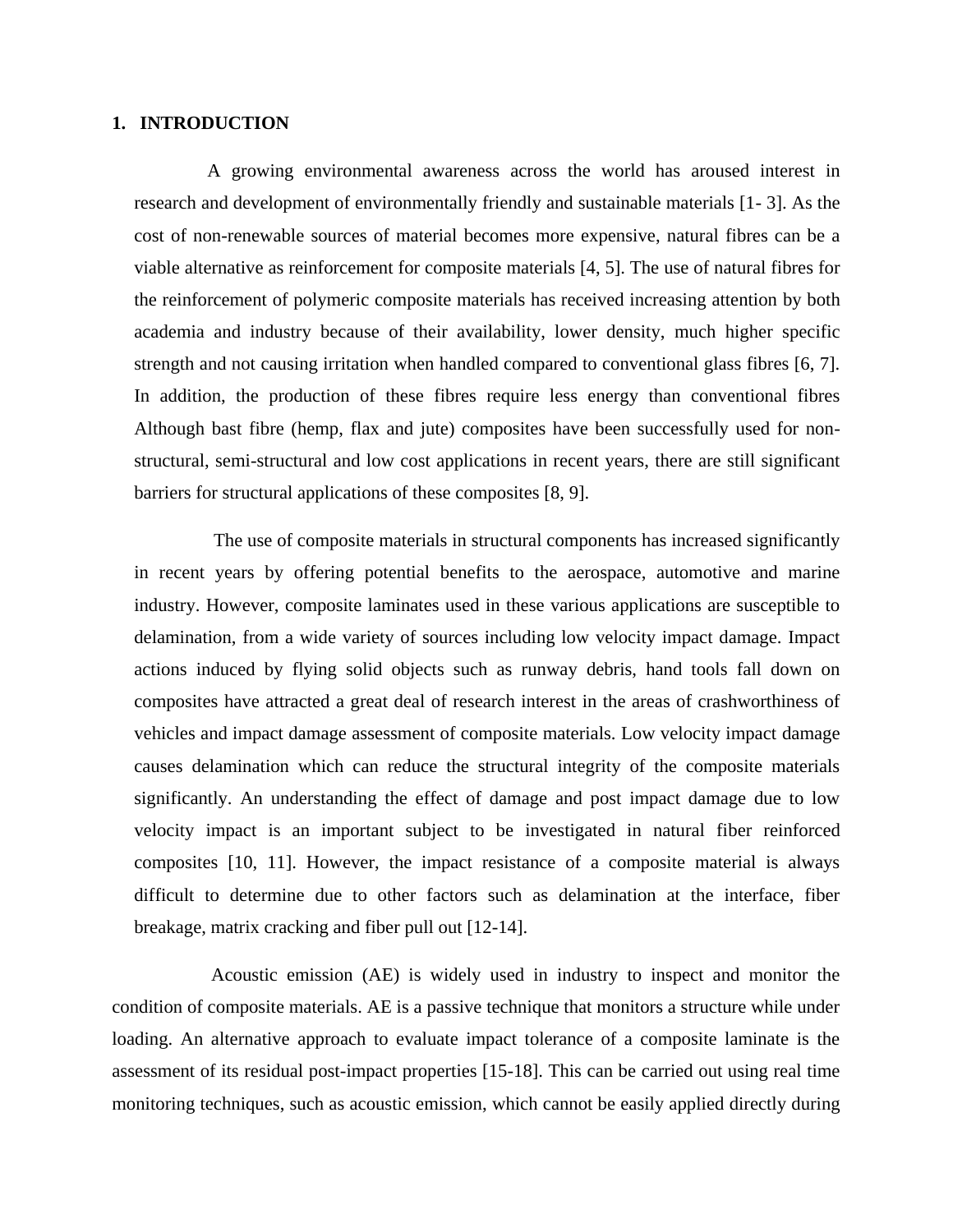impact loading due to short timeframe involved, , unless acoustic emission sensors are embedded in the laminate, which may not be very practical on plant fibre composites [19].

There are many reported works on the effect of temperature on the impact damage response of conventional fibre reinforced composites. Kang et al. [20] evaluated the effect of temperature on impact damage resistance of glass/epoxy laminates at temperature ranging from -  $40^{\circ}$ C to  $+80^{\circ}$ C. They suggest that temperature had a little effect on the impact response of composite laminates. The work carried out by Erickson et al. [21] on sandwich structures showed that temperature can have a significant effect on impact damage characteristics. Daiyan et al. [22] investigated the effects of plate thickness, impact velocity and temperature on low velocity impact response of injection moulded polypropylene plates. Similarly, Yang and Cantwell [23] carried out low velocity impact testing [23] on glass/epoxy composite at temperatures ranging between 23 and 90˚C. Their work suggests that temperature can play a significant role on impact damage threshold. Boominathan et al [24] conducted low velocity impacts on unidirectional and symmetric cross carbon/epoxy specimens at 1.5 m/s under ambient and elevated temperatures (50 $^{\circ}$ C, 75 $^{\circ}$ C and 90 $^{\circ}$ C). Specimens of both categories showed an increase in residual flexural strength, and resistance to impact was observed up to  $75^{\circ}$ C, while an opposite trend was noticed closer to the glass transition temperature of the resin. The majority of the reported works suggest that temperature can have significant influence on energy absorption and damage mechanisms. However, not much has been reported on the relationship between the impact response of natural fibre composites and temperature.

A.U. Ude et al [25] investigated the impact damage in reinforced woven natural silk (NS)/epoxycomposite such as (a) NS/Epoxy/Honeycomb; (b) NS/Epoxy/Foam; (c) NS/Epoxy/Coremat; (d) NS/Epoxy. Drop weight impact tests were carried out on the composite panels at impact energies levels of 32 J, 48 J and 64 J. At each energy level, the different failure modes were studied for each type of composite specimen. From the impact results, NS/Epoxy/Foam specimen exhibited higher energy attenuation capability than the other configurations. It was reported that NS/Epoxy/Coremat exhibited higher load bearing capability than other sandwich types. Wiphawee Nuthong et al [26] studied the impact response of polylactic acid (PLA) which is recognised for its biocompatible and biodegradable properties. In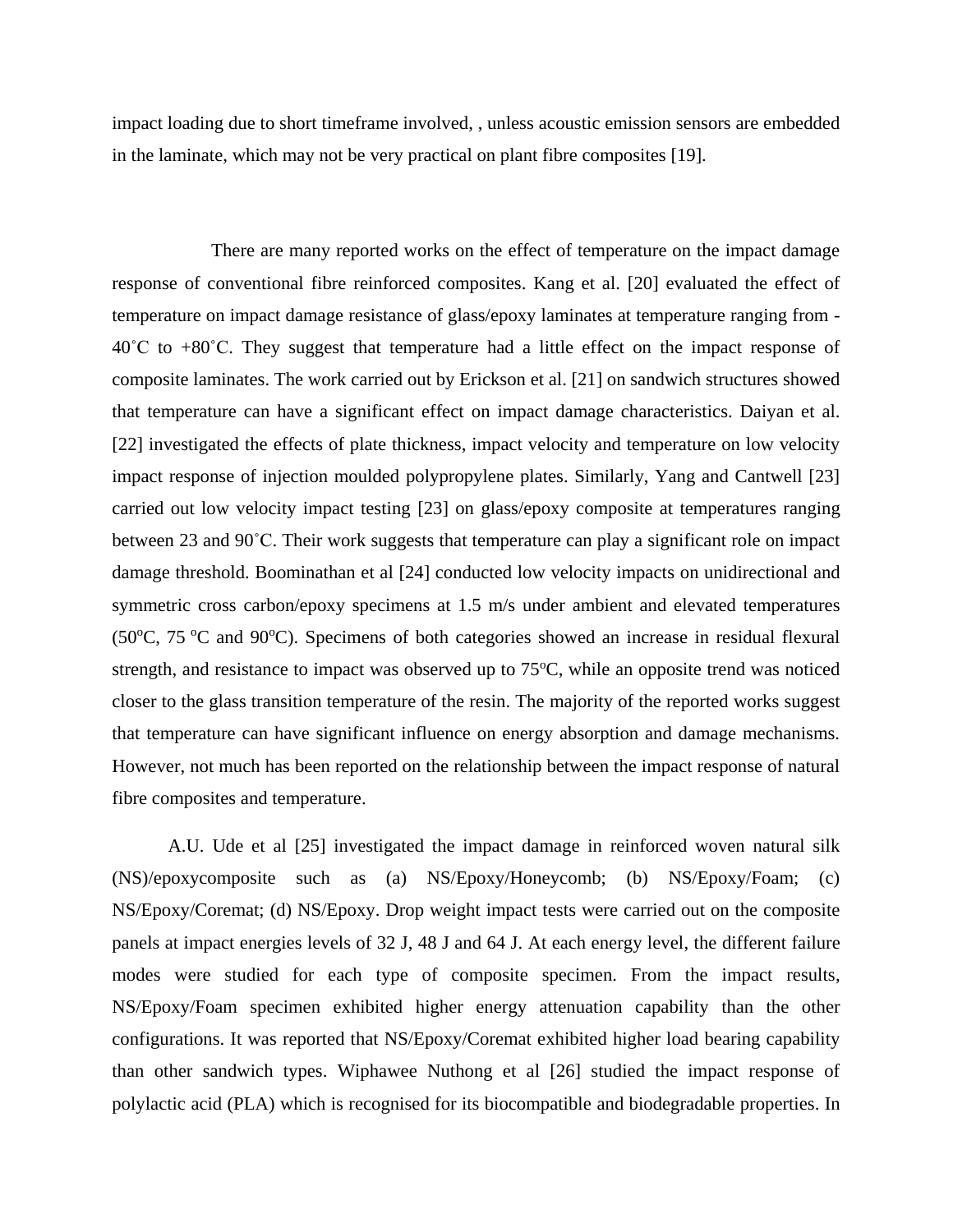order to reduce the brittle nature of PLA and improve strength, natural fibres such as bamboo fiber, vetiver grass fiber and coconut fiber were used as alternative reinforcements in PLA composites. The maximum reduction in impact strength was 23.8, 27.3 and 56.2% for bamboo fiber/PLA, vetiver grass fiber/PLA and coconut fiber/PLA composites, respectively. After treatment, the natural fibre reinforced PLA showed improved impact resistance compared to untreated composites. Yupaporn Ruksakulpiwat et al [27] conducted an impact study on vetiver grass polypropylene composite by using natural rubber and Ethylene Propylene Diene Monomer (EPDM) rubber . The effect of rubber additives on the different mechanical properties of natural fiber composites was studied and increase in the impact strength and percentage elongation was observed for 20% wt of rubber, but other properties such as tensile strength and Young's modulus were reduced.

 Paul Wambua et al [28] investigated the effect of high velocity impact study on flax, hemp and jute fabric reinforced polypropylene composites. The investigation was also extended to mild steel plates used as facing and backing for the natural composites. Energy absorption for flax composites was better than hemp and jute composites. It was found that the ballistic properties of the hemp composites increased when a mild steel plate was used as facing and backing.

Although the above mentioned works gives us a better insight on the impact characteristics of natural fibre composites at different levels of application, varying from sandwich structures to high velocity impacts, there is no extensive study on behaviour of natural fibre composites subjected to impact at different temperatures. Hence, this study would be a next step forward in addressing the implementation of natural fibres in real time environments.

Acoustic emission (AE) is a promising potential non-destructive evaluation (NDE) technique for fibre composites [29]. Acoustic emission is generated by microscopic failure events that occur when a structure is loaded. Generally encountered failure modes that are detected using AE in a composite structure are fibre fracture, matrix cracking, fibre-matrix interfacial debonding, and delamination. When these failure events occur, transient, elastic stress waves are generated which can be detected by piezoelectric sensors attached to composite structure using suitable couplants. Many researchers have attempted to identify the failure modes using two different approaches, namely parametric based approach and signal based approach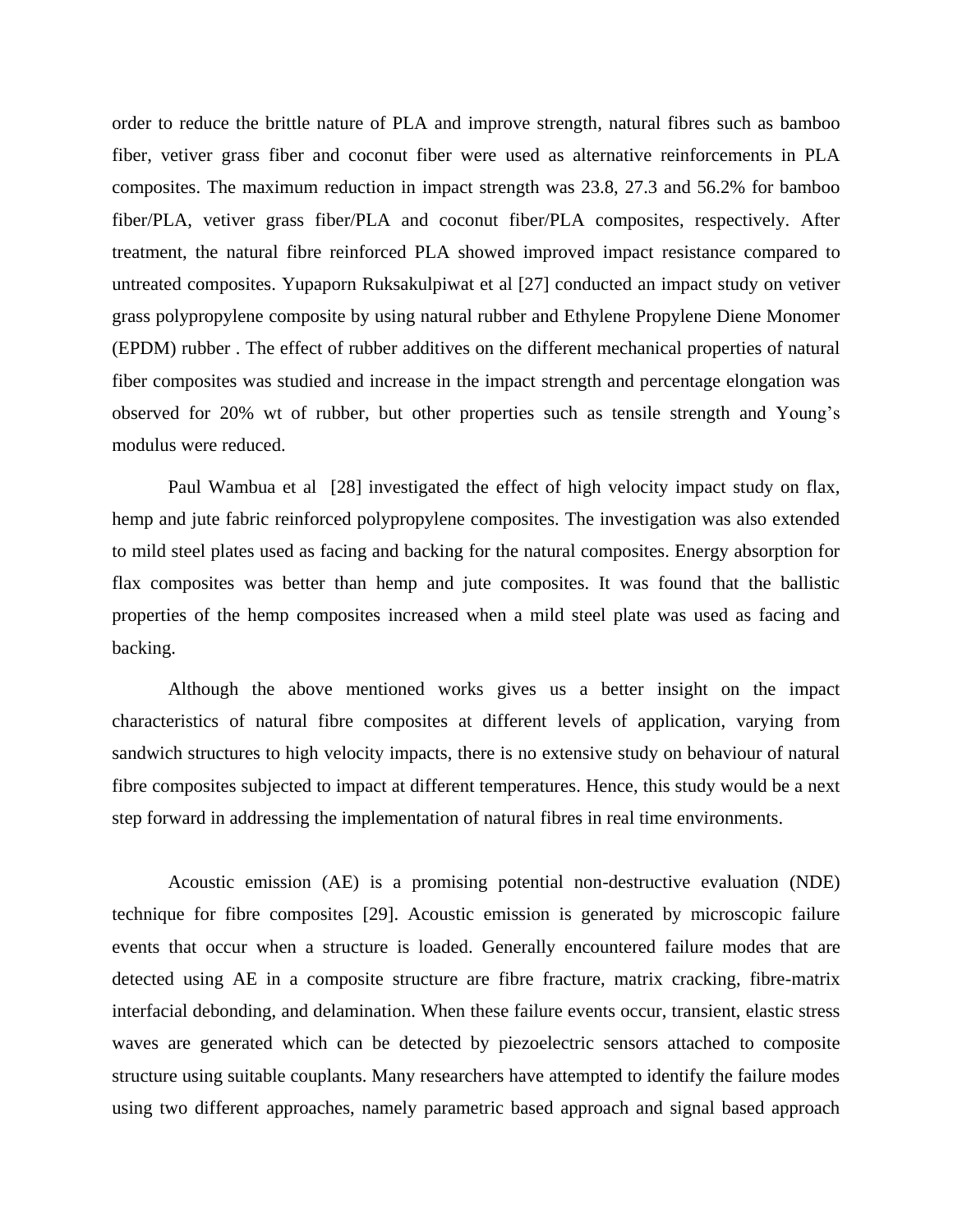[30,31]. Classification of failure modes based on the frequency content of AE signals obtained from different ply orientations have been investigated by Ramirez-Jimenez et al [32] and Arumugam et al. [33]. Both of their studies report fibre failure in the high frequency range and matrix cracking is identified in the low frequency range, while delaminations have a frequency range between fibre failure and matrix cracking. Boominathan et al. [24] investigated the effect of temperature, not only on impact of carbon epoxy specimens, but also on peak frequency versus time plots obtained from acoustic emission data acquired during post impact flexural tests.

Jute is a fibrous material produced from the stem of Corchorus olitorius and is composed of 60-65% cellulose, 20-22% hemicellulose, 10-14% lignin and approximately 2% protein. In this study, we aim at investigating the influence of temperatures and impact velocities on the low-velocity impact response and post-impact flexural strength of jute fiber reinforced unsaturated polyester composite. The jute/UP composites were impacted at two different velocities (1.5 and 2 m/s) and three different temperatures (ambient temperature of 30˚C and elevated temperatures of 50 and 75˚C) subjected to impact damage leading only to non penetrating failures .The values of temperatures and the impact velocities were chosen because they best resembled conditions encountered in practical low velocity impact cases. The impact response of the composites is compared in terms of peak impact force, energy absorbed and post impact three-point bending flexural strength. The information obtained from this study can be ustilised in designing lightweight structures and products in automotive, aerospace and marine applications.

# **2. EXPERIMENTAL**

#### **2.1 Materials**

Low viscosity unsaturated polyester (UP) with the commercial name Enydyne I 68835 supplied by Cray Valley was used as matrix in the preparation of the composite laminates. The matrix material was mixed with curing catalyst, methyl ethyl ketone peroxide (MEKP), at a concentration of 1.5 wt.% as recommended by the manufacturer. The jute fibre reinforcement was balanced fabric 0/90 of 300 gsm .

## **2.2 Composite preparations**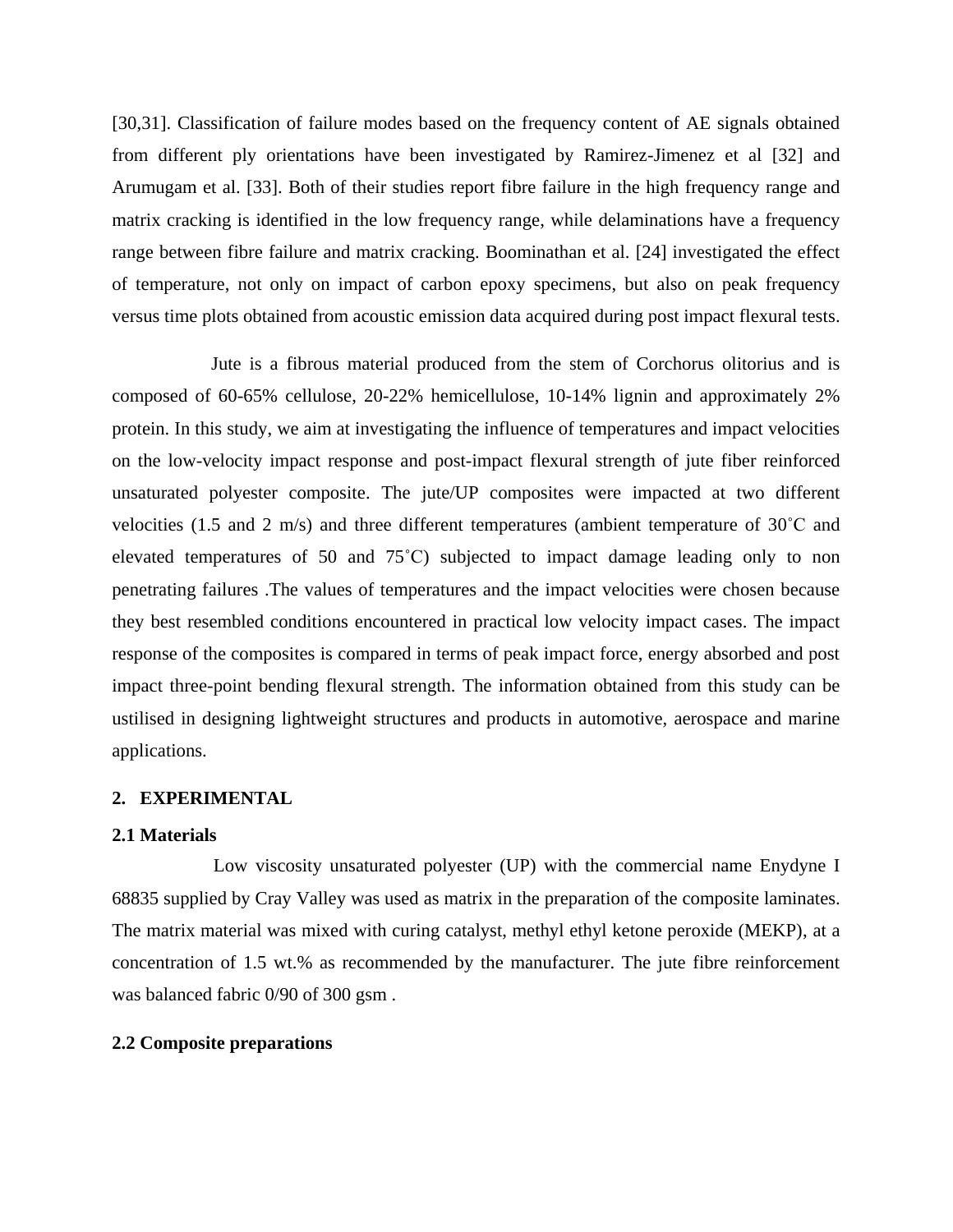The composite laminates were manufactured by hand lay-up and vacuum bagging process in plate of 6 mm thickness. The fibre weight fraction was 33% and the void content was 5%. The contents were calculated according to ASTM D2734-94 for conducting burn off test which results in complete oxidation of resin thereby jute fibre volume could be determined.

## **2.3 Drop weight impact test**

Non-penetrating low-velocity impact tests were performed on a Fractovis Plus drop weight test machine with an impactor of mass of 1.926 kg with a hemispherical steel tup diameter of 20.7 mm, as depicted in Figure 1. The clamping system has an outer diameter of 120 mm and inner diameter of 76 mm. Temperature control (ranging from 30 to 75 ˚C) was achieved by an air circulated environmental chamber attached to the impact test system in which the specimens were placed and clamped along their outer border. The drop heights were adjusted to generate incident impact energies of 2.166 J for 1.5 m/s and 3.852 J for 2 m/s impact velocity, sufficient to initiate minimal visible damage (non-penetrating) on the square specimens of side length 70 mm with thickness of 6 mm. A catcher mechanism was activated to avoid the multiple impacts on the specimens. The impact test history, including impact force, impact time, deformation and energy absorbed were obtained by the instrumented tup.

# **2.4 Post impact damage characterisation**

#### **2.4.1Post impact flexural testing**

Upon completion of impact testing, the samples were subjected to 3-point bending (flexural) testing in an effort to determine the damage effects of impact on residual strengths of jute/UP composites. For this, the impacted plates were subjected to post impact three point bending tests in accordance with ISO 978 in a Tinus Olsen H100KU universal testing machine using a support span of 50 mm and a cross head speed of 0.25 mm/min at room temperature (Figure 2). Four specimens were tested for each temperature, including non-impacted specimens, which served as reference materials. The flexural test method was chosen as in this method specimens fail in either compression at the rear of the impacted face or tension at the front face, where compression is the more critical failure mode after an impact event.

#### **2.4. 2Accoustic emission monitoring**

Following impact, post impact damage was analysed with the application of an 8 channel AE system supplied by Physical Acoustics Corporation (PAC). The sampling rate and pre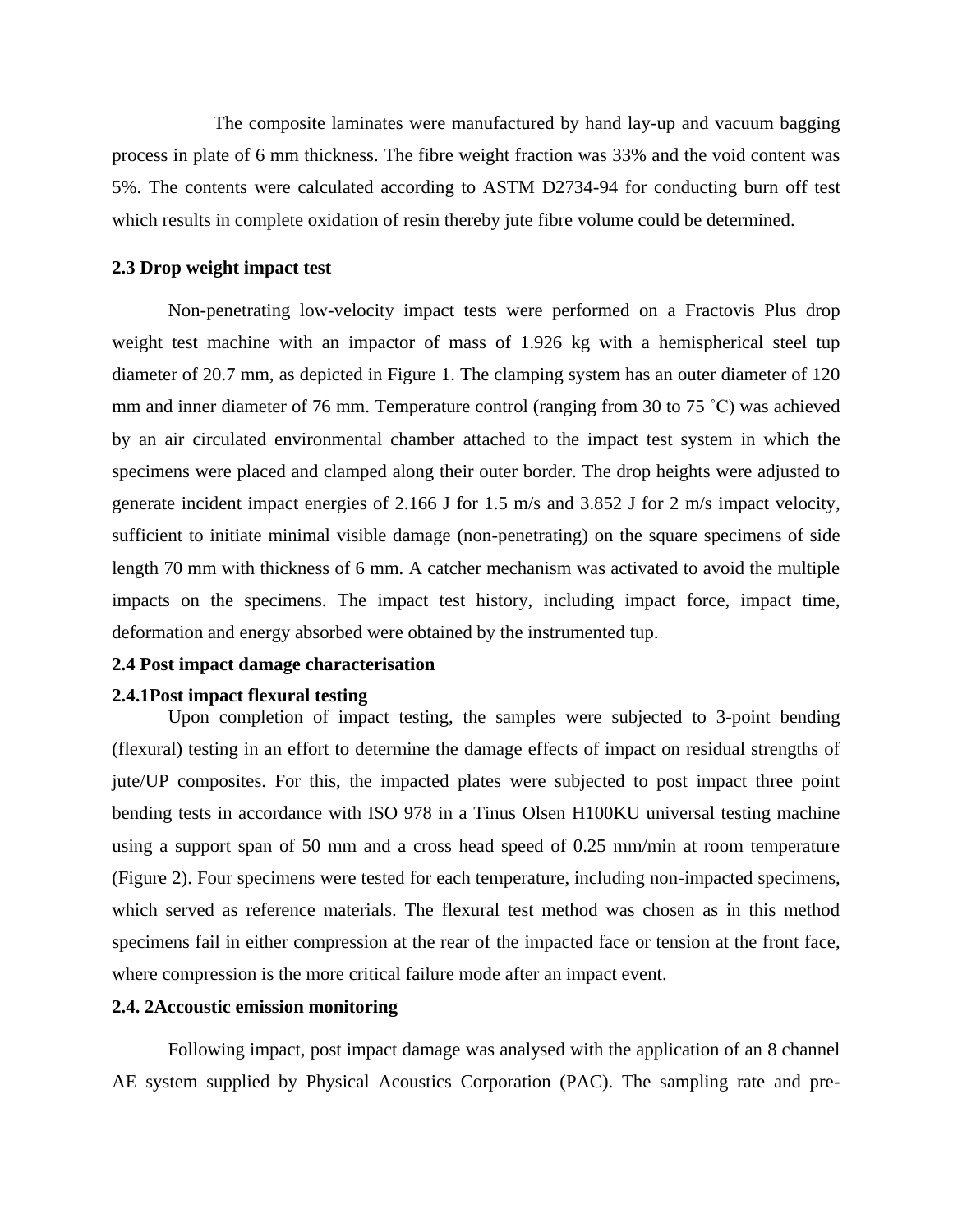amplification were kept as 1 MSPS and 40 dB, respectively. Preamplifiers having a bandwidth of 10 kHz-2MHz are used. AE activities were sensed using a wide band WD piezoelectric sensor, filtering out frequencies exceeding 900 kHz, and using a threshold of 45 dB. High vacuum silicon grease was used as a couplant. The amplitude distribution covers the range 0-100 dB (0) dB corresponds to  $1 \mu$ V at the transducer output). After mounting two transducers on the sample at a mutual distance of 40 mm between them, so that they were both at the same distance from the centre of the specimen length, a pencil lead break procedure was used to generate repeatable AE signals for the calibration of each sensor. Velocity and attenuation studies were performed on the laminates. The average wave velocity in the material was found to be 3000 m/s. The Pre-Trigger value and the Hits length value are estimated as 26 *µ*s and 32 *µ*s . The timing parameters in the hardware settings are calculated and are as follows: peak definition time (PDT)=13*µ*s, hit definition time (HDT)=160  $\mu$ s, hit lockout time (HLT)=300  $\mu$ s. The HDT was calculated from trial and error. Proper setting of the HDT ensures that each signal from the structure is reported as one signal only.

#### **2.5. Dynamic mechanical analysis (DMA)**

DMA was used to gather elastic modulus, loss modulus and damping coefficient of the composite materials as a function of temperature. In DMA, the glass transition temperature (Tg) can also be determined accurately from the elastic and loss modulus response as a function of temperature. In this work, the correct elevated temperature was determined by evaluating the correct glass transition temperature. In order to identify the Tg, the jute/UP specimen was tested by DMA using a TA instrument Q800 in 3-point bending mode. The test coupons were cut down to  $60 \times 5 \times 4$  mm using a diamond wheel saw. The test coupon was heated from 20 °C to 100 °C at 1 <sup>o</sup>C/min and the frequency was kept as 1 Hz.

#### **3. Results and discussion**

## **3.1 Glass transition temperature, Tg.**

Figure 3 illustrates DMA test result for jute/UP which shows a glass transition temperature Tg of approximately 71 ˚C. Based on this obtained Tg value, the maximum elevated temperature for impact testing of jute/UP specimens was selected as 75 ˚C, close to its Tg. The curves also show that storage modulus decreases from 30˚C, that is to say, the composite begins the transition from viscoelastic to viscoplastic behaviour.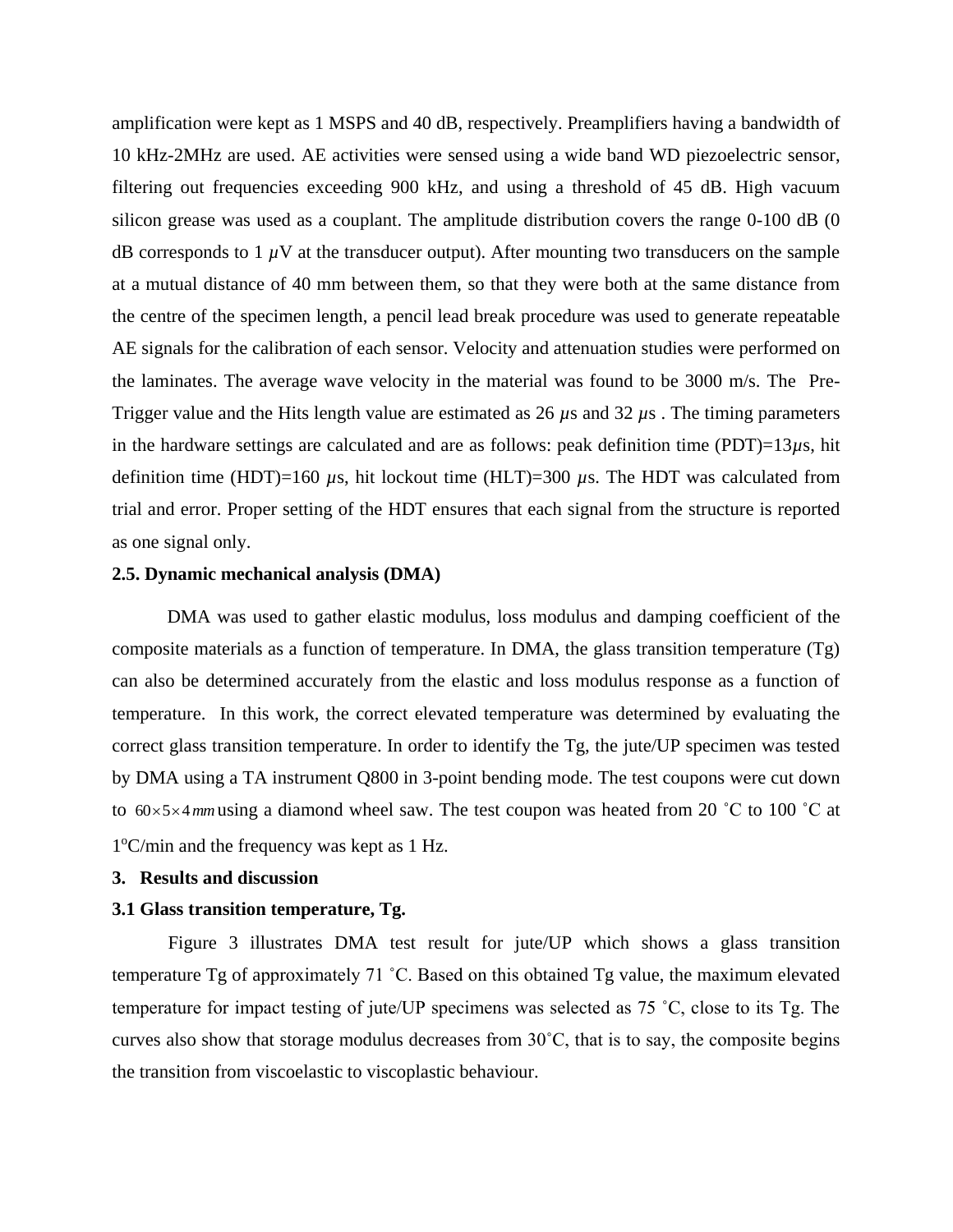#### **3.2 Influence of temperature and impact velocity on the impact performance**

Figures 4 (a), (b) and (c) illustrate the absorbed energy, peak force and deformation Vs impact temperatures for 1.5 and 2 m/s impact velocity levels. From Figure 4 (a), it could be observed that absorbed energy is highest in the case of specimens subjected to impact at 75°C at both impact velocities. As the temperature increases the absorbed energy tends to increase which can be explained as a result of viscoplastic behaviour, except in the case of specimens subjected to 1.5 m/s impact velocity where the absorbed energy at  $50^{\circ}$  C is slightly less than ambient specimens although the decrease is. not significant

From Figure 4 (b), it can be seen that impact force is governed by the temperature which combines the effect of contact velocity, geometrical properties of the specimen and the projectile. In Figure 4(b), the highest contact force is obtained for specimens tested at 30˚C for velocities of 1.5 and 2 m/s. As the impact temperature increases the peak contact force decreases for both impact velocities. Figure  $4(c)$  shows the deformation Vs time plot for specimens subjected to 1.5 and 2 m/s impact velocities. The deformation kept increasing as the impact temperature increases. The maximum deformation was observed for specimens subjected to impact at  $75^{\circ}$ C.

Figures 5 (a) and (b) show the contact force Vs deformation for the specimens impacted at velocities of 1.5 and 2 m/s. The decrease in slope of the curve until peak contact force and the ratio of large deformation to the impact force indicates a drop in the stiffness of the jute/UP composites. It is interesting to note that for all temperatures in the case of 1.5 m/s impact velocity; the drop in impact force is not sudden, which is an indication of stable delimitation size growth as an indication of slow drop in the stiffness of the composites. The decrease in impact force with increasing impact temperature is due to changes in the interfacial strength (weaker as the temperature increases) which indicates that the performance of the composites tested at 30˚C and 50˚C is better than when tested at an elevated temperature. The contact force Vs deformation curves for 2 m/s is shown in Figure 5 (b) and a similar trend is observed whereby the impact force of specimens impacted at 30˚C and 50˚C is higher than that of specimens impacted at elevated temperature of 75<sup>o</sup>C. As the temperature increases, the contact force decreases and maximum deformation increases for both 1.5 m/s and 2 m/s impact specimens .The contact force and deformation depends very much on the fibre/matrix interface. Therefore, the specimens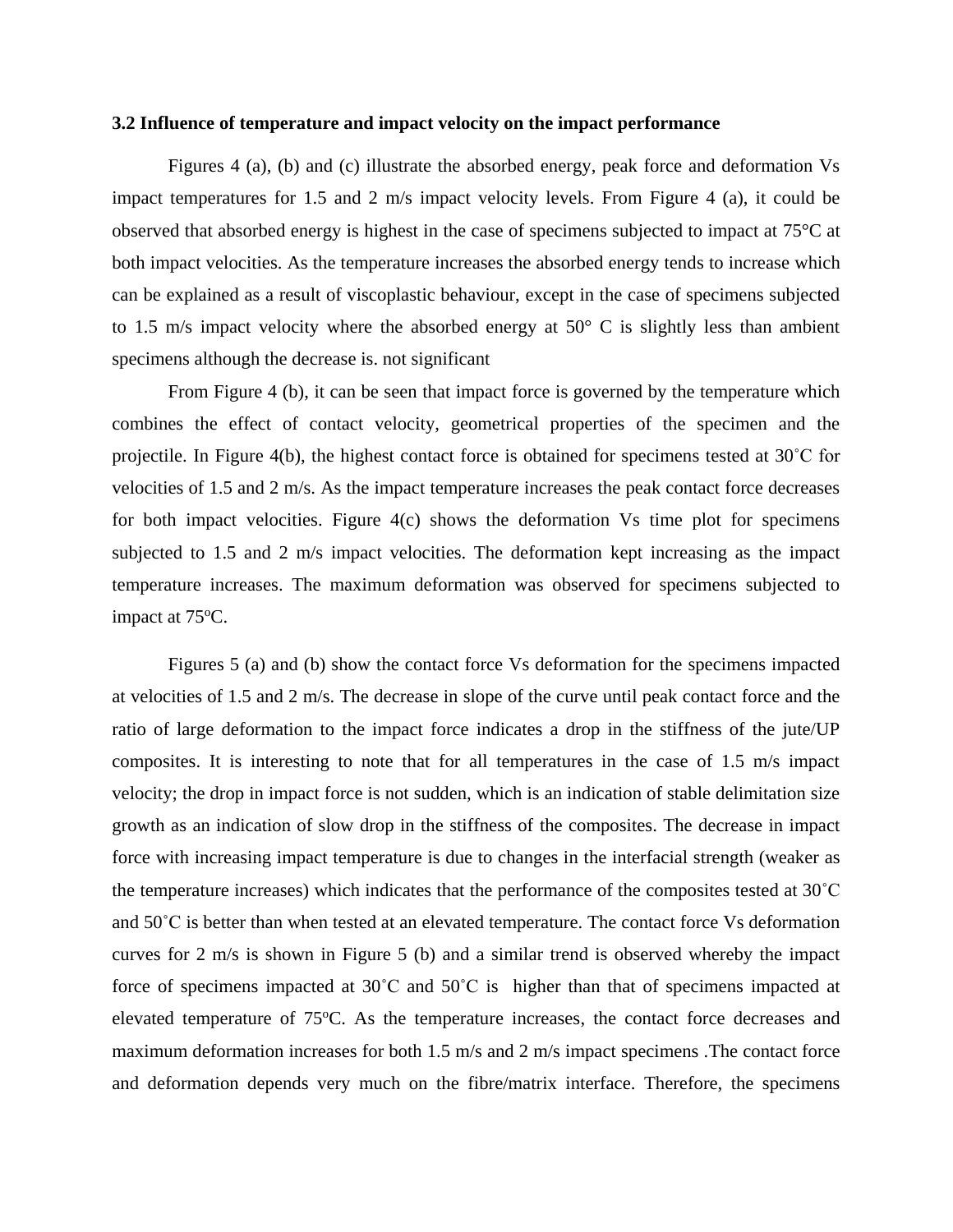impacted at lower temperatures shows higher stiffness due to their better fibre matrix interace compared to specimens impacted at the elevated temperature. The elevated temperature can have significant effects on the subsequent performance of composite structure under low velocity impact events [30].

### **3.3 Impact damage evaluation**

Figure 6 illustrates the magnitude of indentation observed by visual inspection for jute/UP specimens impacted at the velocity of 1.5 m/s. As can be seen, there are minor matrix cracks on the impacted front face (compression) and fibre straining on the rear face of the specimens showing increased damaged area. The damage areas on the front faces of the impacted specimens are limited to the diameter of the impactor. Damage at the rear face (tension) of the specimen is more visible for all the specimens. At higher temperatures, especially in the case of specimens tested at 75˚C, the damage pattern appears to be more visible and extended. This trend suggests that the the damage area and delamination increases as the test temperature is increased.

A similar trend is observed for jute/UP specimens impacted at 2 m/s with different temperature as shown in Figure 7. The front and the rear faces of the specimens impacted at 30 and 50 ˚C show that, as the temperature increase, the damage area also increases. Damage at the rear face of the specimen is more visible for all the specimens. As was observed for the specimens impacted at the velocity of 1.5 m/s, at higher temperatures, especially in the case of specimens tested at 75˚C, the impacted front face shows damage in the form of fibre shear, and matrix fracture was limited to the diameter of the impact tup, as observed for 1.5 m/s velocity, and the rear face damage pattern shows larger damage area. It is worth noting that there is no significant change in damage areas between impact velocities of 1.5 and 2 m/s.

For both impact velocity levels, the delamination patterns seem circular with local indentation on the front face and cross-shaped on the rear. It is interesting to note that at the elevated temperature of 75˚C, the visual damage area on the rear face spreads as a result of greater delamination or higher elongation. It is proven that temperature significantly influnces the impact damage of jute/UP laminates. However, the damage patterns revealed by the AE testing confirm that the delamination areas increase as the temperature is increased. The impact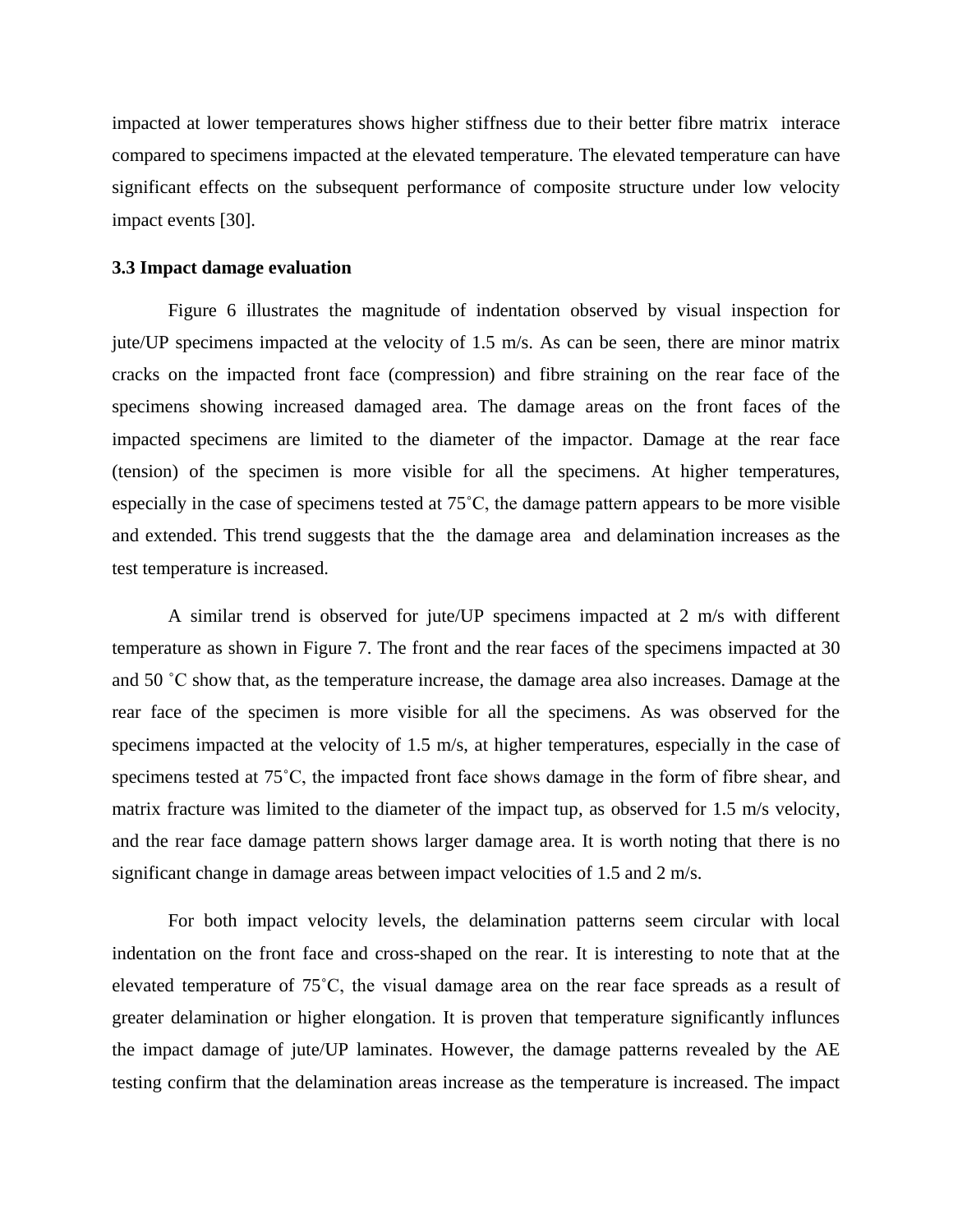induced in these somposites was low energy impact and, as a result, the main damage pattern for specimens impacted at both velocity levels is delamination with small matrix fracture, debonding and fibre breakage.

## **3.4 Evaluation of flexural strength after impact (FAI)**

Figure 8 illustrates the flexural strength after impact (FAI) of samples under three point bending test in comparison to the the results from the non-impacted samples. It is evident from the figure that the flexural strength after impact decreases with the increase in impact temperature. The minimum reduction in flexural strength is observed in the case of specimens subjected to the impact velocity of 1.5 m/s at ambient conditions. There is a sudden increase in percentage reduction in flexural strength at  $50^{\circ}$ C when compared with ambient. In the case of specimens subject to impact at the velocity of 2 m/s, there is no appreciable change in percentage reduction in flexural strength compared to 1.5 m/s. For specimens impacted at 75˚C, the flexural strength after impact (FAI) is slightly lower than that of specimens impacted at 30˚C and 50˚C in both cases. This is related to an decrease in interfacial strength due to increase in test temperature.

# **3.5 Characterisation of failure modes by acoustic emission**

Frequency analysis was performed on the AE data obtained during the flexural testing of jute specimens subjected to impact at ambient (30 $^{\circ}$ C) and elevated temperature (50 $^{\circ}$ C and 75 $^{\circ}$ C). Frequency analysis is a promising technique to discriminate the failure modes occurring in the composite structures (Figure 9). Each failure mode generates an AE signal, which is related to the amount of strain energy released. Peak frequency and cumulative counts Vs time plots were useful to segregate the frequency ranges of different damage mechanisms such as matrix failure, debonding, delamination and fibre failure in different specimens.The ranges of frequency content pertaining to the different failure modes for jute/UP coupons subjected to flexural test with AE monitoring are carried out using the frequency analysis. Matrix failure (80-170 kHz) is attributed as low freuency failure mode, and fiber failure is associated with high frequency failure range (300-350kHz). Delamination (200-260kHz) and debonding (270-300 KHz) are mid frequency range failures which are usually sorted considering amplitude and duration parameters. Delamination failure mode is usually associated with medium to long duration and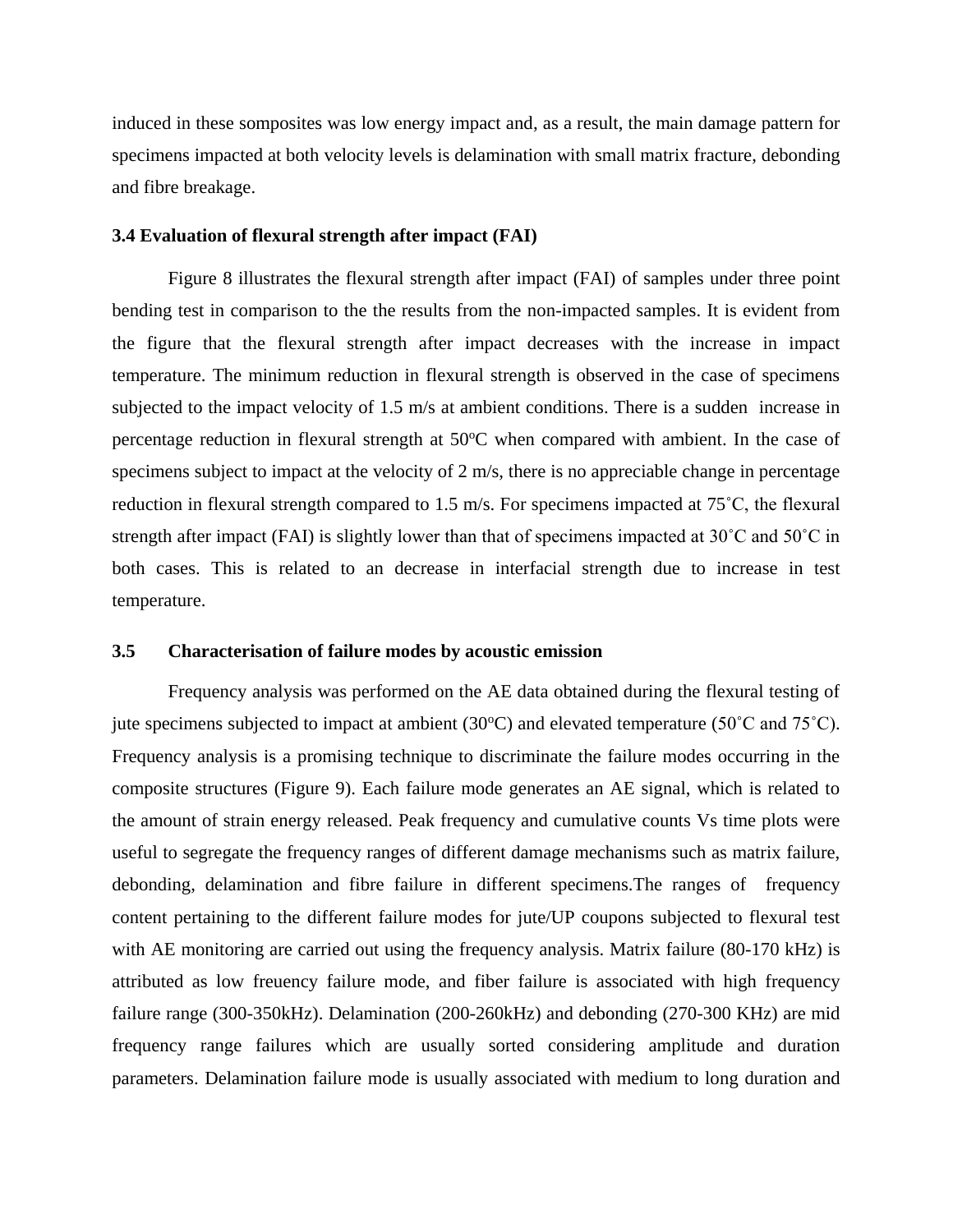medium to high amplitude, whereas debonding is associated with short to medium duration and low to medium amplitude. [33, 24, 37]

Figures 9 (a), (b), (c) & (d) show the peak frequency and cumulative count Vs time for non impacted and specimens subjected to impact at ambient (30˚C) and elevated temperatures (50˚C and 75˚C). Hits corresponding to different failure modes were present from the beginning of the test for specimens subjected to impact, whereas no considerable AE activity was present until 180 s in the case of non-impact specimen.

Figure 10 shows the percentage of hits (%) for different failure modes for 2 m/s. Considering the matrix cracking failure mode, as the impact temperature increases, the percentage of hits corresponding to 80-170 kHz peak frequency follows a decreasing trend compred to ambient condition impact . This could be possibly due to softening effect of matrix as the temperature increases. Delamination is the predominant failure mode in deciding the post impact flexural strength. As the impact temperature increases to  $75^{\circ}$ C, the percentage of hits corresponding to delmaination shows an increase compared to ambient and  $50^{\circ}$ C. This increment in delamination percentage with respect to temperature is reflected in the decresing trend in residual flexural strength as illustrated in Figure 8. In the case of specimens subjected to impact at ambient condition, the percentage of hits corresponding to fiber failure was higher when compared to matrix failure and debonding. But it did not influence the residual strength like the other damage modes such as delamination and matrix cracking. Debonding failure mode had a insignificant percentage of hits when compared to the other failure modes.

The percentage of hits corresponding to matrix failure was almost same in the case of ambient impact specimens and  $50^{\circ}$ C specimens (19.3% for ambient and 19.5% for  $50^{\circ}$ C) but there was an increase in the percentage of hits corresponding to the matrix failure (approximately 175% increase) when compared to non impacted specimens. Moreover, at  $75^{\circ}$ C, when the impact temperature is higher than the  $T_g$ , the softening of matrix phenomenon is confirmed by the decrease in the percentage of hits corresponding to matrix . The percentage of hits corresponding to delamination followed a decreasing trend until  $50^{\circ}$ C, it was 63.9% for non-impact specimen, 61.4% for ambient, 43% for 50 °C, but after the  $T_g$  temperature there was a sudden increase in the percentage of hits corresponding to delamination.This could be possibly attributed to the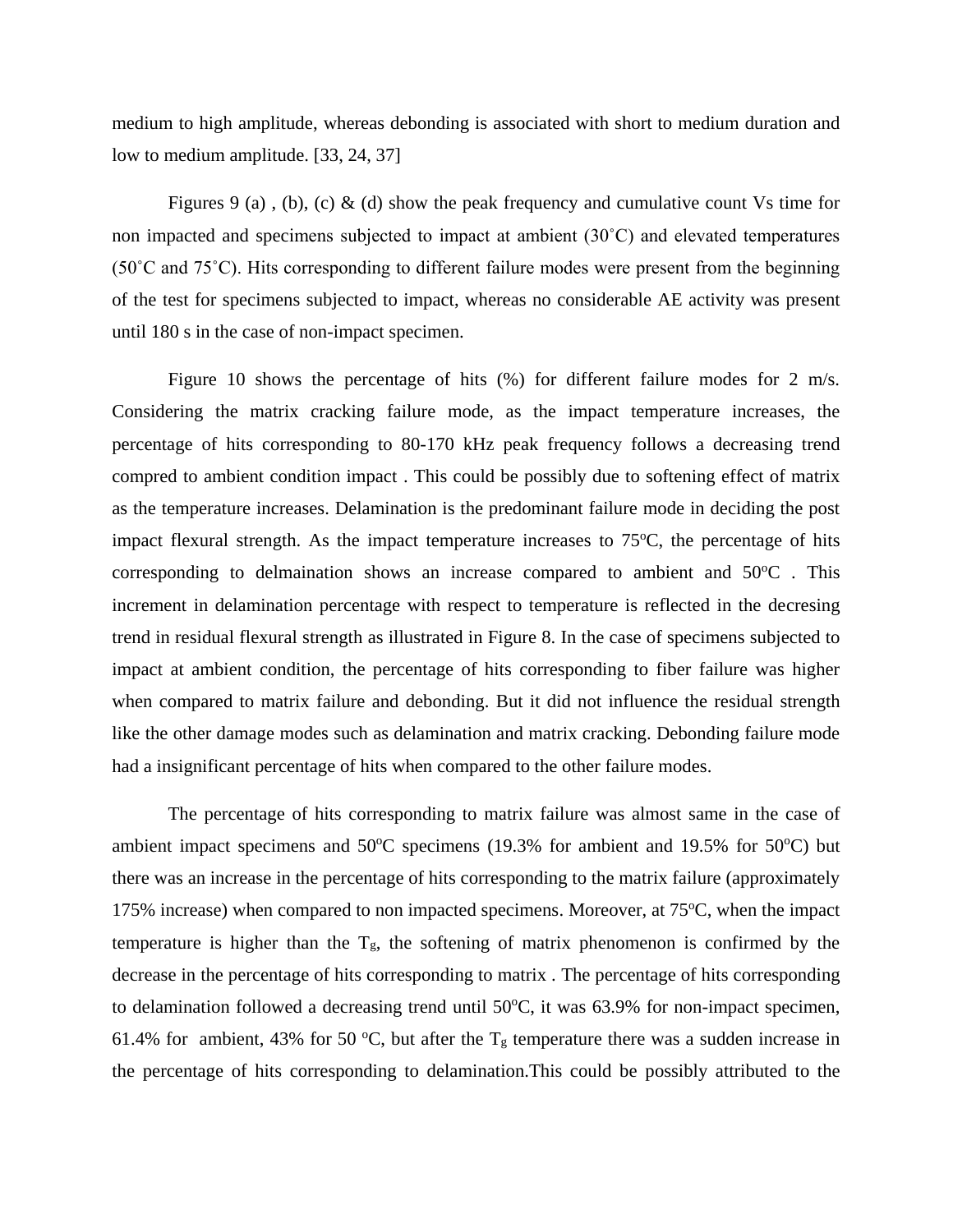weak interface between the plies after  $T_g$  temperature. For all the cases, fiber failure showed a fluctuating trend, varying between 8% to 11%.

A low velocity impact, failure sequence in composite laminate consists typically of four major failure modes namely matrix cracking, delamination, following matrix crack, fibre breakage and full penetration, once the projectile completely perforates the structure of the impacted specimen [35,36]. From Figure 10, it is clear that delamination was the predominant failure mode irrespective of the impact temperature and non impact condition during the flexural test. Some matrix cracking followed by debonding and fibre breakage is also evident.

#### **4. Conclusions**

The influence of temperature and impact velocity on the impact damage performance of jute fibre reinforced unsaturated polyester composite material has been investigated through non-penetration impact under low velocity impact testing. The results show that temperature and impact velocity have a major influence on the energy absorption and impact and post impact damage characteristics. The residual flexural strength was affected by the temperature of the impact test. At lower temperatures i.e. 30˚C and 50˚C, the jute/UP specimens retained the highest proportion of its initial strength compared to the specimens tested at 75˚C. The impact and post impact test results show that the predominant failure mode of jute/UP composites was delamination, irrespective of the impact temperature and velocity.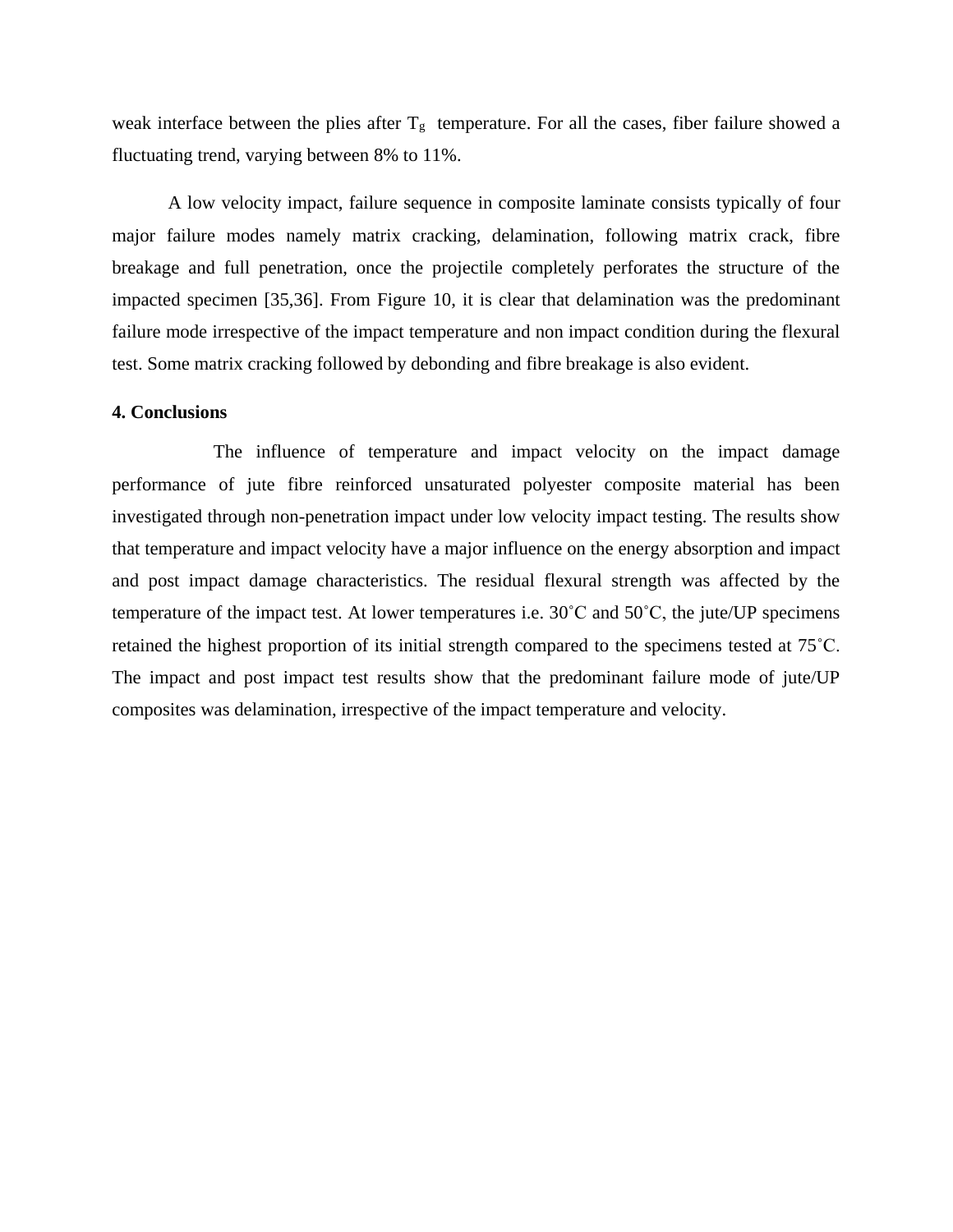#### **References**

[1] C. Hill, M. Hughes, Natural fibre reinforced composites: opportunities and challenges, Journal of Biobased Materials and Bioenergy 4 (2) (2010)148-158.

[2] P. Wambua, J. Ivens, I. Verpoest, Natural fibres: can they replace glass in fibre reinforced plastics?, Composites Science and Technology 63 (9) (2003) 1259-1264.

[3] H.N. Dhakal, Z.Y. Zhang, M.O.W. Richardson, Effect of water absorption on the mechanical properties of hemp fibre reinforced unsaturated polyester composites. Compos Sci Technol 67 (2007)1674-1683.

[4] O. Faruk, A.K. Bledzki, H.P. Fink, M. Sain, Biocomposites reinforced with natural fibres:2000-2010. Progress in Polymer Science 37 (2012)1552-1596.

[5] A.K. Bledzki, J. Gassan, Composites reinforced with cellulose base fibres. Prog Polym Sci 24 (1999) 221-74.

[6] S. Panthapulakkal, M.Sain, Injection-molded short hemp fiber/glass fiber-reinforced polypropylene hybrid composites. Mechanical, water absorption and thermal properties, Journal of Applied Polymer Science 103 (4), (2007) 2432-2441.

[7] H.N. Dhakal, Z.Y. Zhang, M.O.W. Richardson, Creep behaviour of hemp fibre reinforced unsaturated polyester composites. Journal of Biobased Materials and Bioenergy 3 (2009) 232- 237*.*

[8] T. Yuanjian, D.H. Isaac, Impact and fatigue behaviour of hemp fibre composites, Composites Science and Technology 67 (6) (2007) 3300-3307.

[9] Chen Y, Müller DH, Nießen K, Müssig J. Spunlaced flax/polypropylene nonwoven as auto interior material: mechanical performance, Journal of Industrial Textiles 38 (1), 2008, 69-86.

[10] H.N. Dhakal, Z.Y. Zhang, M.O.W. Richardson, O.A.Z. Errajhi, The low velocity impact response of non-woven hemp fibre reinforced unsaturated polyester composites. Compos Struct. 81 (2007) 559-67.

[11] I.M. De. Rosa, Igor, H.N. Dhakal, C. Santulli, F. Sarasini, Z.Y. Zhang, Post-Impact Static and Cyclic Flexural Characterisation of Hemp Fibre Reinforced Laminates. Composites Part B 43 (2012)1382-1396.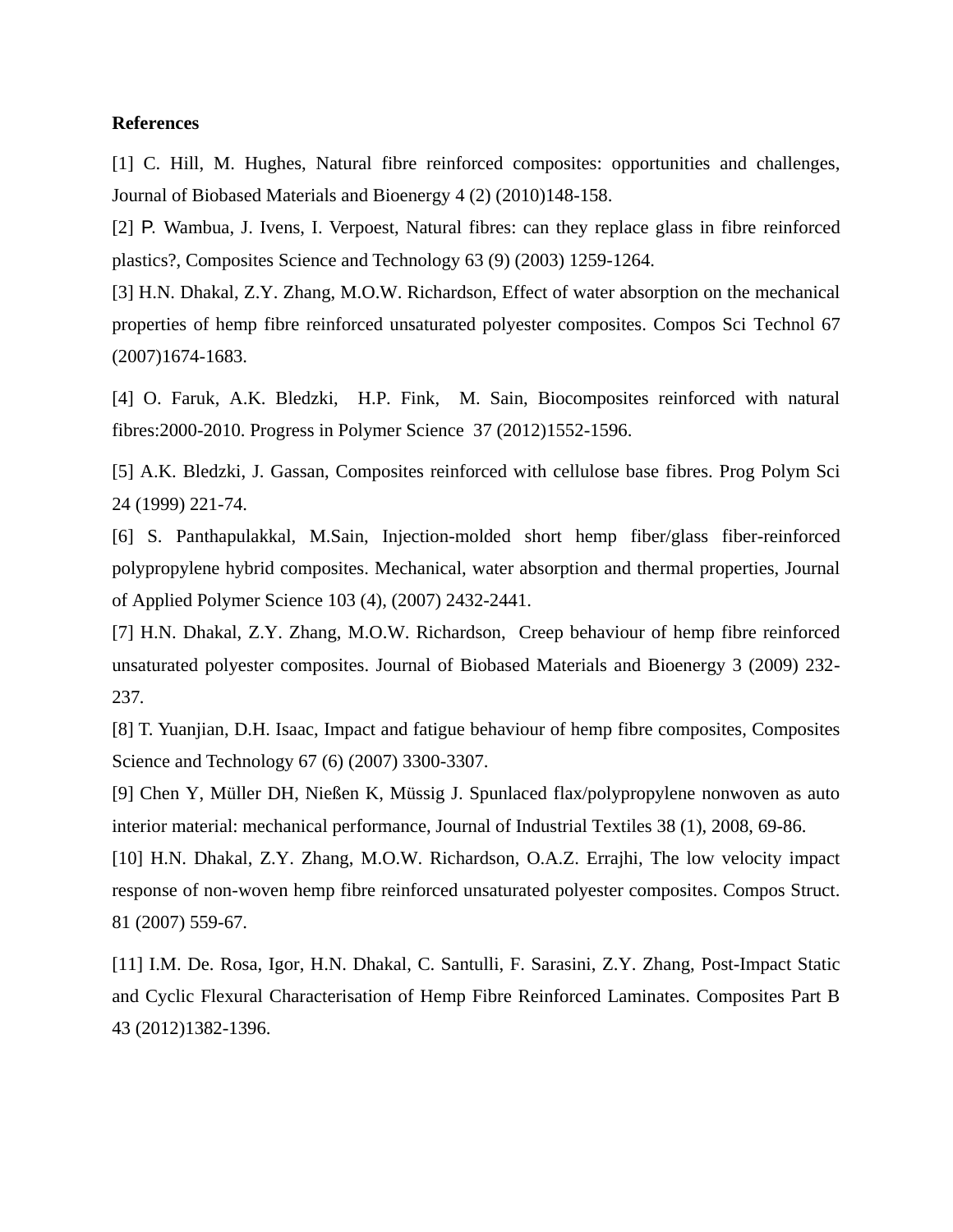[12] H.N. Dhakal, Z.Y. Zhang, N. Bennett,P.N.B Reis, Low-velocity impact response of nonwoven hemp fibre reinforced unsaturated polyester composites: Influence of impactor geometry and impact velocity. Composite Structures 94 (2012) 2756-2763.

[13] C. Santulli, A.P. Caruso, A comparative study on falling weight impact properties of jute/epoxy and hemp/epoxy laminates. Malaysian Polymer Journal 4 (2009) 19-29.

[14] W.J. Cantwell, Geometrical Effects in the Low Velocity Impact Response of GFRP, Compos Sci Technol. 67 (2007) 1900-1908.

[15] I.M. De Rosa, C. Santulli, F. Sarasini, M. Valente, Post-impact damage characterization of hybrid configurations of jute/glass polyester laminates using acoustic emission and IR thermography, Composites Science and Technology 69 (2009) 1142-1150.

[16] I.M. De Rosa, C. Santulli, F. Sarasini, M. Valente, Effect of loading-unloading cycles on impact-damaged jute/glass hybrid laminates, Polymer Composites 30 (12), 2009, 1879-1887.

[17] I.M. De Rosa, F. Sarasini, Use of PVDF as acoustic emission sensor for in situ monitoring of mechanical behaviour of glass/epoxy laminates, Polymer Testing 29 (2010)749-758.

[18] D. Kusic, T. Kek, J.M. Slabe R. Svecko, J. Grum, The impact of process parameters on test specimens and their correlation with AE signals captured during the injection moulding cycle. Polymer Testing 32 (2013) 583-593.

[19] C. Santulli, Post-impact flexural tests on jute/polyester laminates monitored by acoustic emission, Journal of Materials Science, 41 (4) (2006) 1255-1260.

[20] K.W. Kang, T.J. Chung, S.K. Koh, Temperature effect of low velocity impact resistance of glass/epoxy laminates. International Journal of Modern Physics B, 24 (2010) 2657.

[21] M.D. Erikson, A.R. Kallmeyer, K.G. Kellog, Effect of temperature on low velocity impact behaviour of composite sandwich panels. J Sandwich Structure Materials 7 (2005) 245-264.

[22] H. Daiyan, E. Andreassen, F. Grytten O.V. Lyngstad, T. Luksepp, H. Osnes, Low velocity impact response of injection-moulded polypropylene plates-part 1:Effects of plate thickness, impact velocity and temperature. Polymer Testing 29 (2010) 648-657.

[23] F.J. Yang, W.J. Cantwell, Impact damage initiation in composite materials. Composites Science and Technology 70 (2010) 336-342.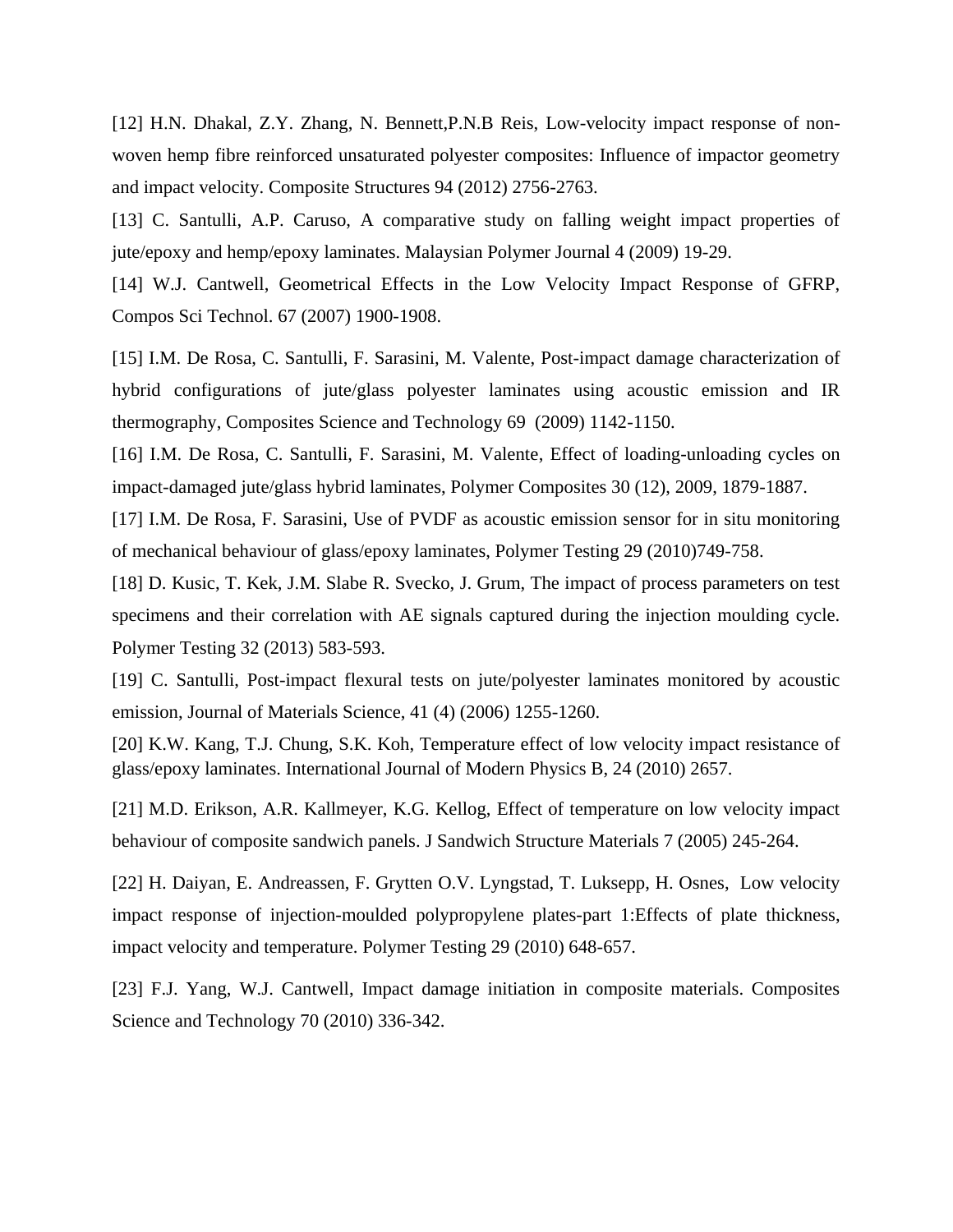[24] R. Boominathan, V. Arumugam, C. Santulli, A. Adhithya Plato Sidharth, R. Anand Sankar, B.T.N. Sridhar, Acoustic emission characterization of the temperature effect on falling weight impact damage in carbon/epoxy laminates. Composites: Part B, 56 (2014) 591–598.

[25] A.U. Ude, A.K. Ariffin, C.H. Azhari, Impact damage characteristics in reinforced woven natural silk/epoxy composite face-sheet and sandwich foam, coremat and honeycomb materials, International Journal of Impact Engineering, 58 (2013) 31-38

[26] W. Nuthong, P. Uawongsuwan, W. Pivsa-Art, H. Hamada, Impact Property of Flexible Epoxy Treated Natural Fiber Reinforced PLA Composites, Energy Procedia 34 (2013) 839-847

[27] Y. Ruksakulpiwat, J. Sridee, N. Suppakarn, W. Sutapun, Improvement of impact property of natural fiber–polypropylene composite by using natural rubber and EPDM rubber, Composites Part B: Engineering 40 (2009) 619-622.

[28] P. Wambua, B. Vangrimde, S. Lomov, I. Verpoest, The response of natural fibre composites to ballistic impact by fragment simulating projectiles, Composite Structures 77(2) ( 2007) 232- 240

[29] Fowler, E. Gray, "Development of an acoustic emission test for FRP equipment" Preprint 3583 from *American Society of Civil Engineers Con ven tion and Exposition* (Boston, MA, 1979)

[30] D. Valentin, P. Bonniau, A.R. Bunsell, Failure mechanism discrimination in carbon fibrereinforced epoxy composites, Composites, 14 (1983) 345–351.

[31] J.M. Berthelot, J. Rhazi, Acoustic emission in carbon fibre composites, Composites Science and Technology, 37 (1990) 411–428.

[32] C.R. Ramirez Jimenez, N. Papadakis, N. Reynolds, T.H.Gan, P. Purnell, M. Pharaoh, Identification of failure modes in glass/polypropylene composites by means of the primary frequency content of the acoustic emission event. Composites Science and Technology, 64 (2004) 1819–1827.

[33] V. Arumugam, S. Barath Kumar, C. Santulli, S.A. Joseph, Effect of fiber orientation in unidirectional glass epoxy laminate using acoustic emission monitoring. Acta Metallurgica Sinca (Engl Lett.) 24 (2011) 351–64.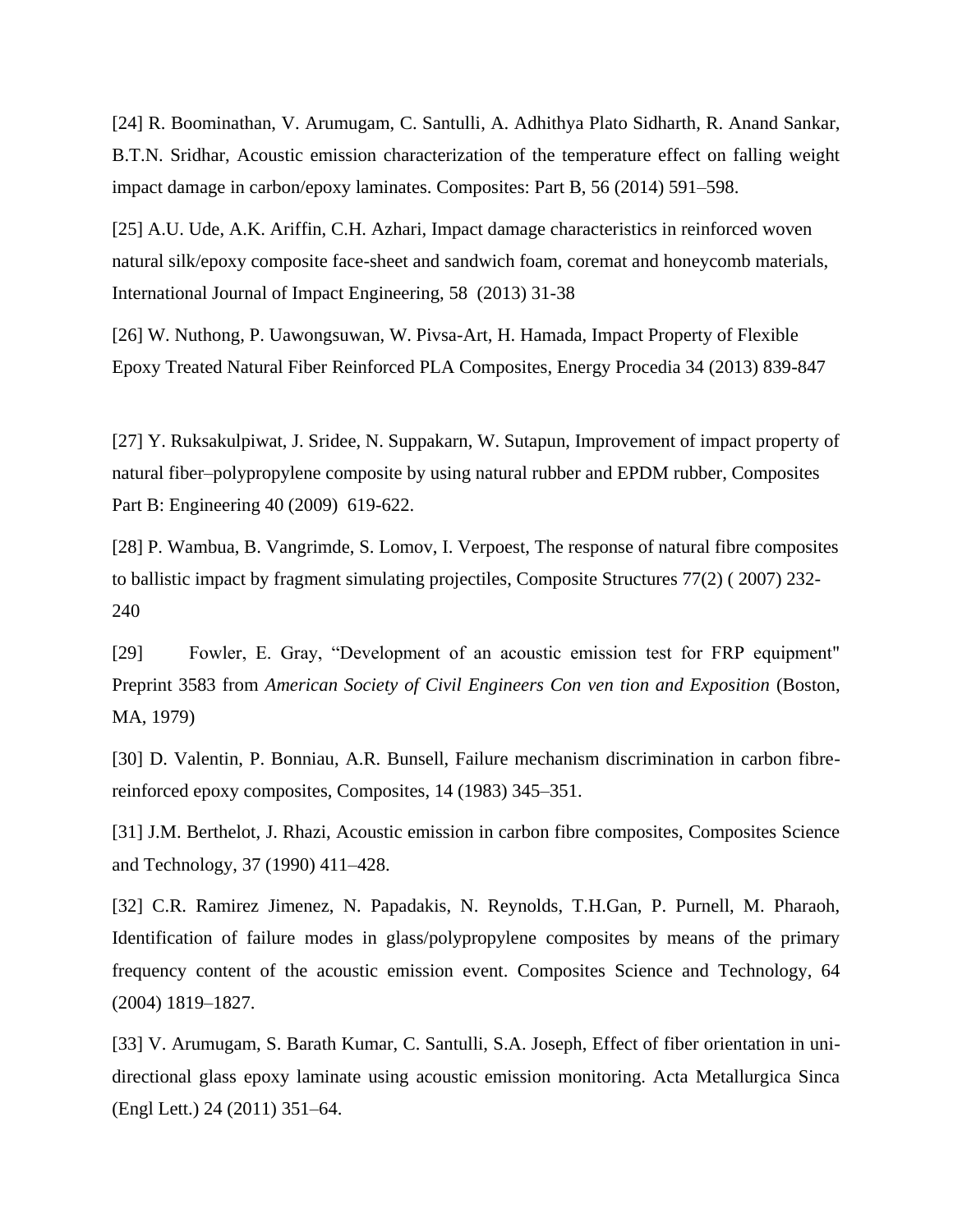[34] V. Kostopoulos, A. Baltopoulos, P. Karapappas, A. Vavouliotis, A. Paipetis, Impact and after impact properties of carbon fibre reinforced composites enhanced with multi-wall carbon nanotubes. Composites Science and Technology70 (2010) 553-563.

[35] M.O.W. Richardson, M.J. Wisheart, Review of low velocity impact properties of composite materials. Composites Part A 27A (1996)1123-1131.

[36] L. Walker, M.S. Sohn, X.Z. Hu, Improving impact resistance of carbon fibre composites through interlaminar reinforcement. Composites Part A 33 (2002) 893-902.

[37] V.Arumugam, A. Adhithya Plato Sidharth, C. Santulli, Failure modes characterization of impacted carbon fibre reinforced plastics laminates under compression loading using acoustic emission. Journal of Composite Materials. Article in press. doi: 10.1177/0021998313509504

Table Captions

Table 1: Summary of failure mode characterization using DWT analysis of AE signals

| Materials                         | Decomposed<br>components | % of Energy | Frequency<br>range (kHz) | Types of Failure modes             |
|-----------------------------------|--------------------------|-------------|--------------------------|------------------------------------|
| Hemp/Epoxy                        | D <sub>3</sub>           | 22.68       | $200 - 290$              | Fiber failure                      |
|                                   | D <sub>4</sub>           | 74.91       | $135 - 180$              | Fiber-Matrix interfacial debonding |
|                                   | D <sub>5</sub>           | 2.41        | $70 - 130$               | Matrix cracking                    |
| Glass/Epoxy<br>$[0/90/90/0]_{3s}$ | D2                       | 2.74        | $300 - 400$              | Fiber failure                      |
|                                   | D <sub>3</sub>           | 70.77       | $210 - 270$              | Fiber-Matrix interfacial debonding |
|                                   | D <sub>4</sub>           | 5.79        | $168 - 190$              | Delamination                       |
|                                   | D <sub>5</sub>           | 20.70       | $70 - 150$               | Matrix cracking                    |

Table 1: Summary of failure mode characterization using DWT analysis of AE signals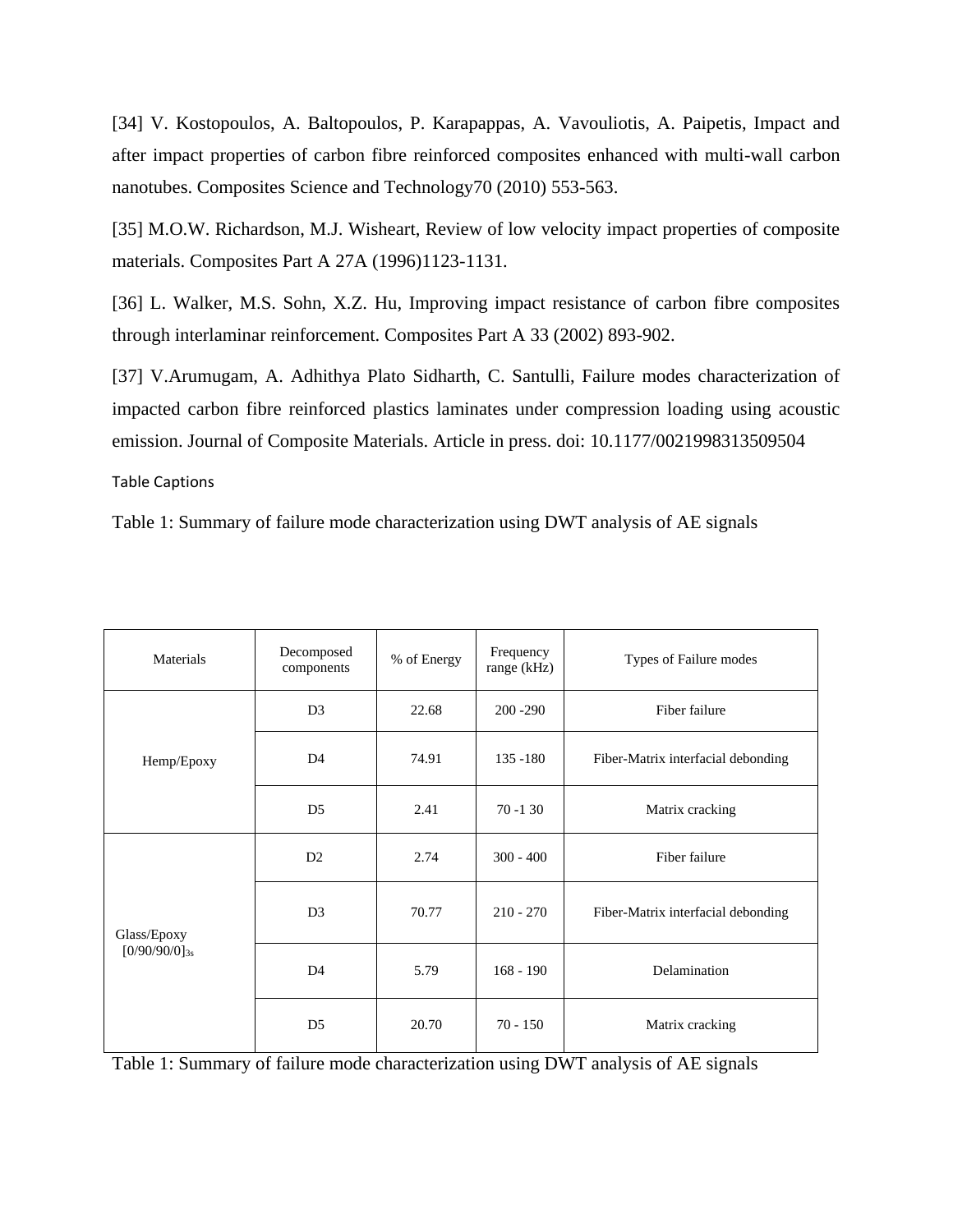# **Figure Captions:**

Fig 1: Specimen under flexural loading with AE sensors

Fig 2: AE time vs. load, AE Hits, Normalized AE counts rate and cumulative counts for hemp/epoxy laminates.

Fig 3: AE time Vs load, AE Hits, Normalized AE counts rate and cumulative counts for glass/epoxy laminates.

Fig 4: Decomposition of AE signals for hemp/epoxy laminates.

Fig 5: Frequency content of decomposed components for hemp/epoxy laminates.

Fig 6.Decomposition of AE signals for glass/epoxy laminates. Fig 7: Frequency content of decomposed components for glass/epoxy laminates.

Fig 8: Level of decomposition of AE signals Vs Energy rate for each failure modes (a) damage initiation zone (b) Damage accumulation zone (c) Unstable damage zone and (d) Peak Frequency for hemp/epoxy laminates.

Fig 9: AE time Vs load, peak frequency and cumulative energy for hemp/epoxy laminates.

Fig 10: Level of decomposition of AE signals Vs Energy rate for each failure modes (a) damage initiation zone (b) Damage accumulation zone (c) Unstable damage zone and (d) Peak Frequency for glass/epoxy laminates.

Fig 11: AE time Vs load, peak frequency and cumulative energy for glass/epoxy laminates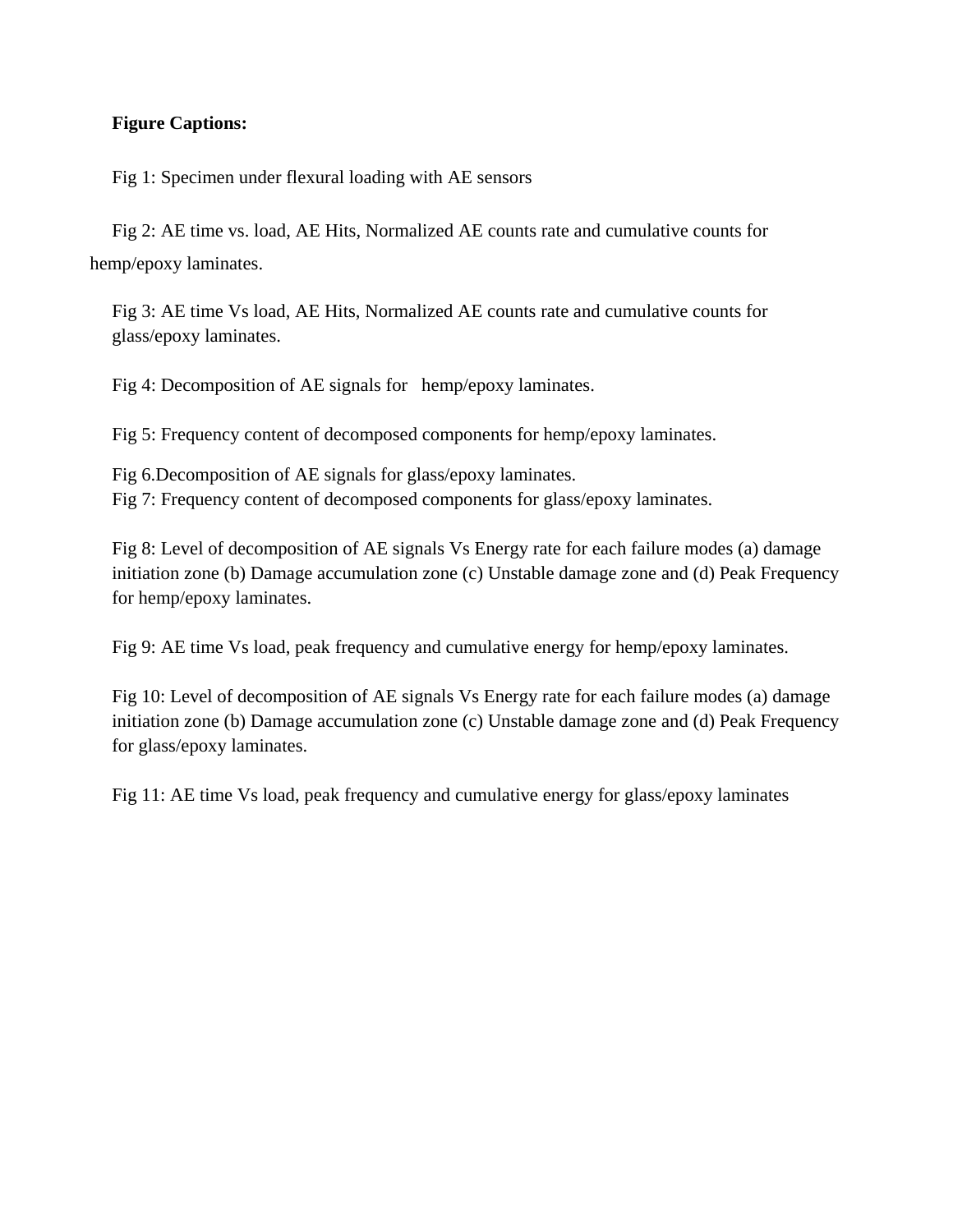

Fig 1: Specimen under flexural loading with AE sensors

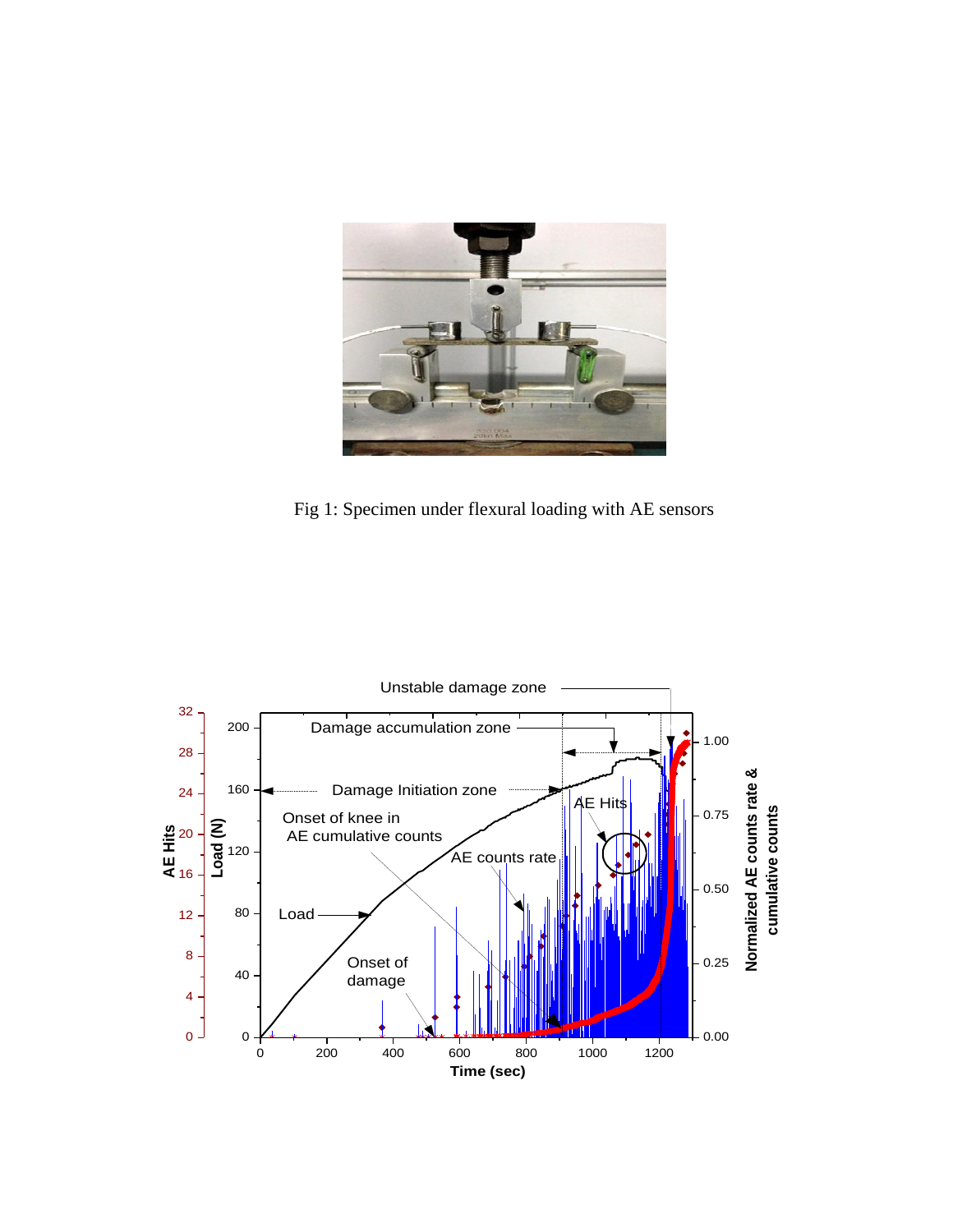Fig 2: AE time vs. load, AE Hits, Normalized AE counts rate and cumulative counts for hemp/epoxy laminates.



Fig 3: AE time Vs load, AE Hits, Normalized AE counts rate and cumulative counts for glass/epoxy laminates.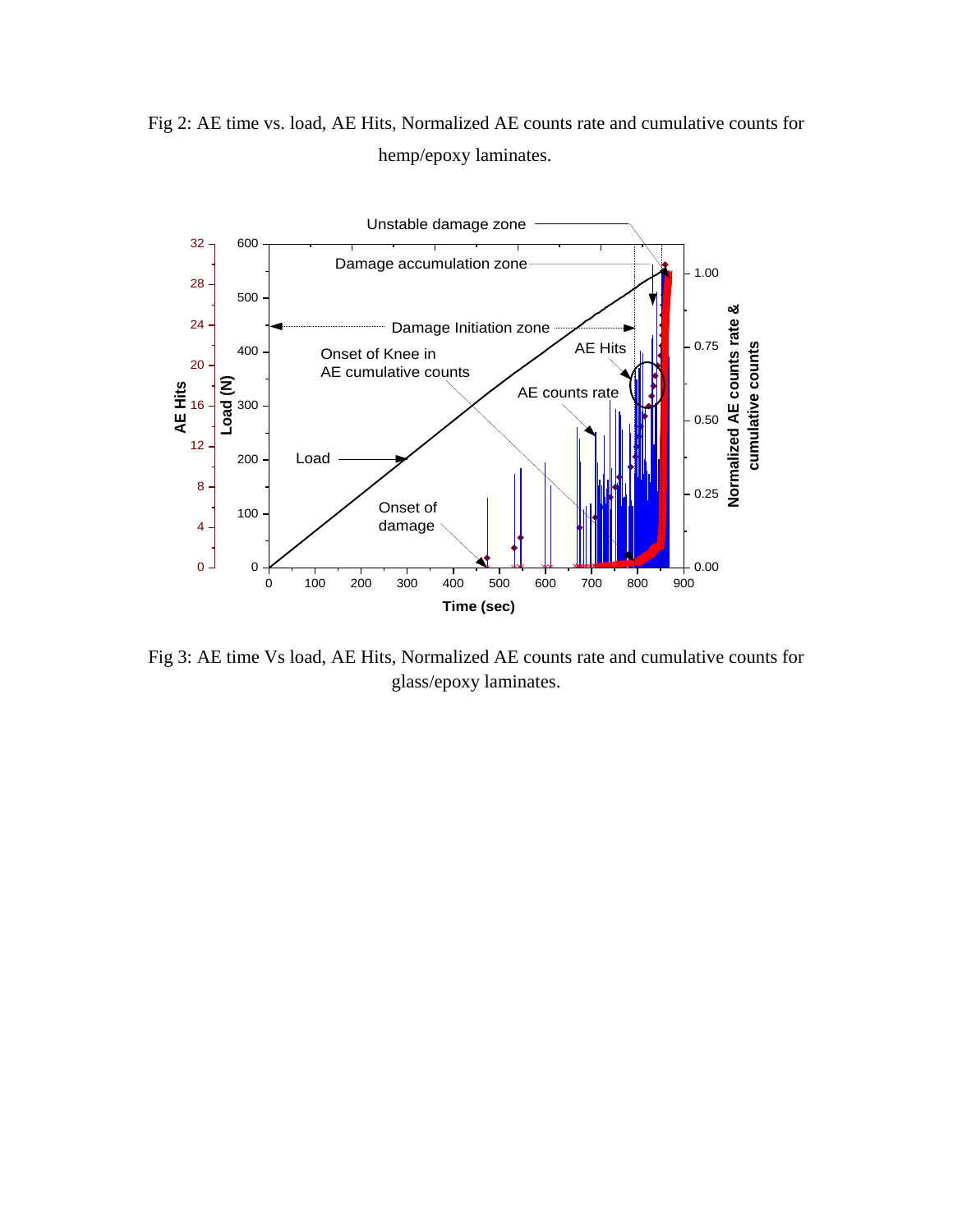

Fig 4: Decomposition of AE signals for hemp/epoxy laminates.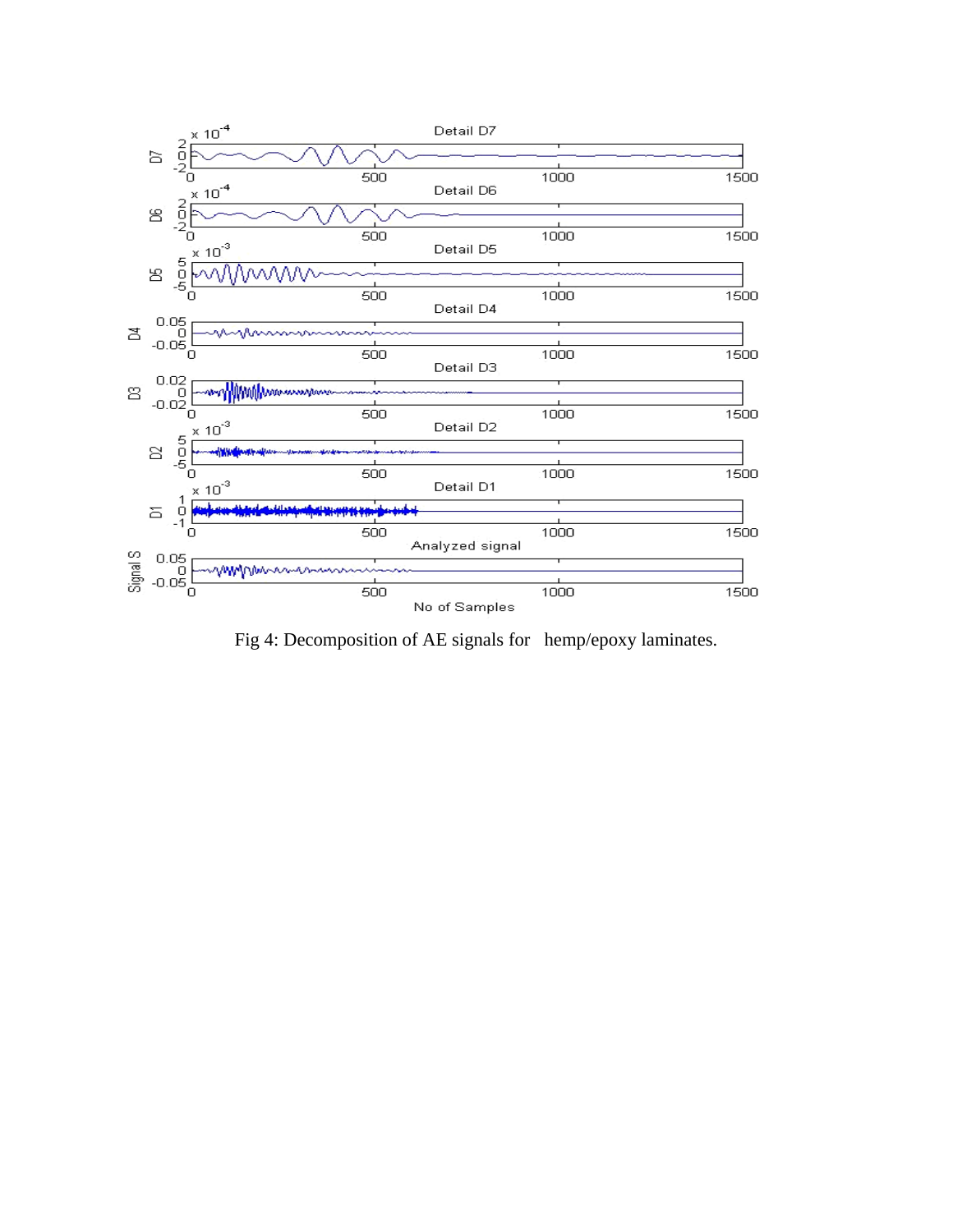

Fig 5: Frequency content of decomposed components for hemp/epoxy laminates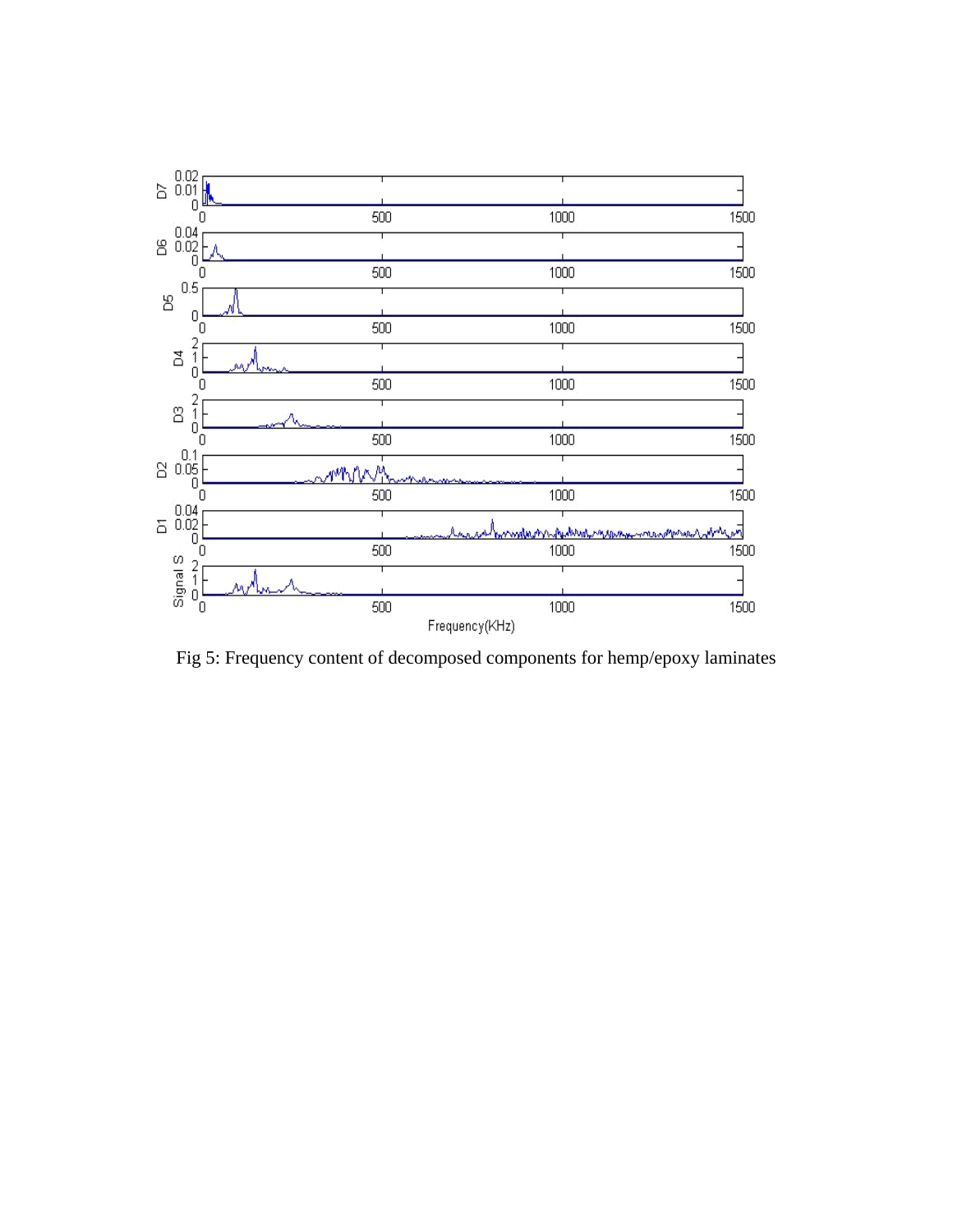

Fig 6.Decomposition of AE signals for glass/epoxy laminates.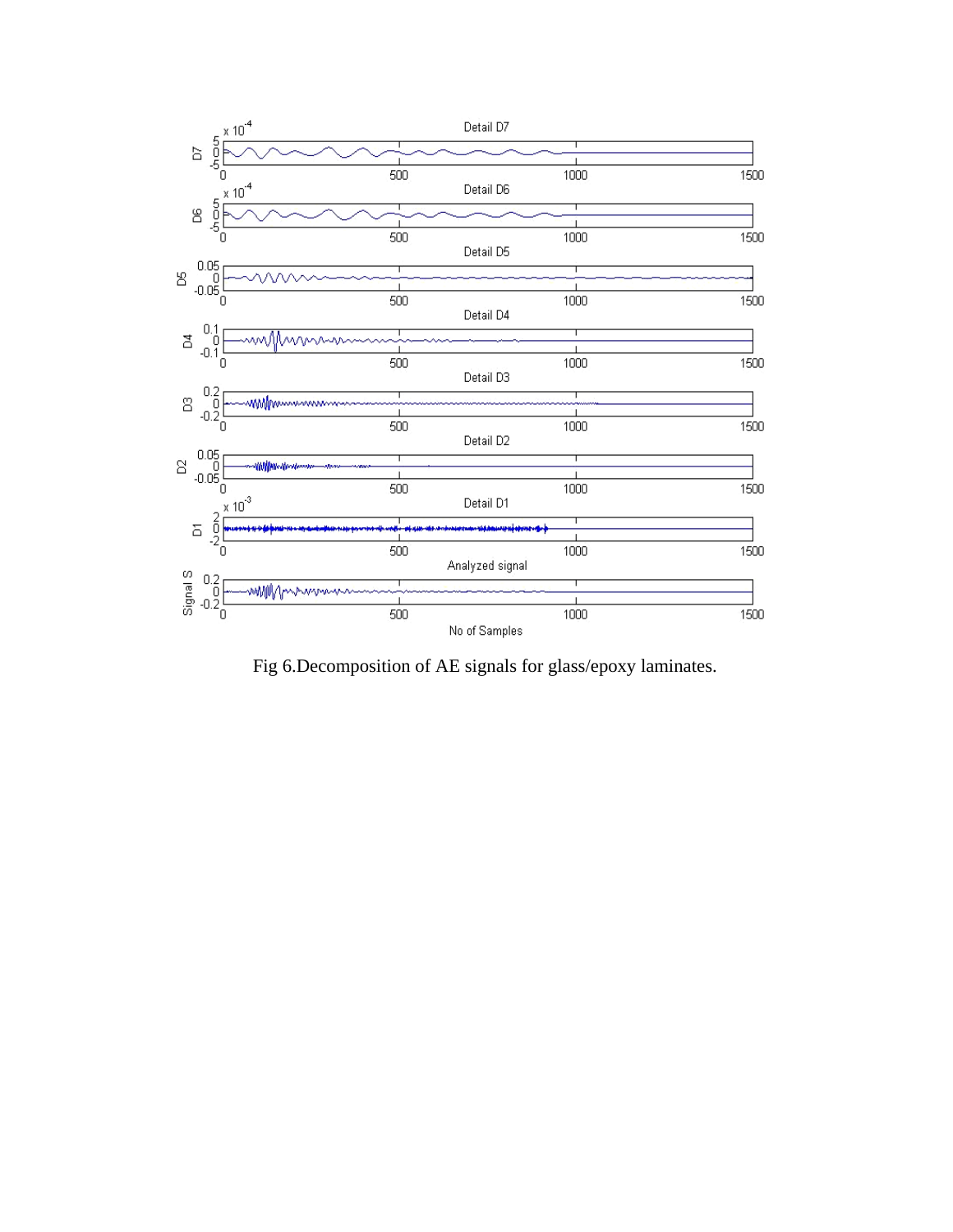

Fig 7: Frequency content of decomposed components for glass/epoxy laminates.



Fig 8: Level of decomposition of AE signals Vs Energy rate for each failure modes (a) damage initiation zone (b) Damage accumulation zone (c) Unstable damage zone and (d) Peak Frequency for hemp/epoxy laminates.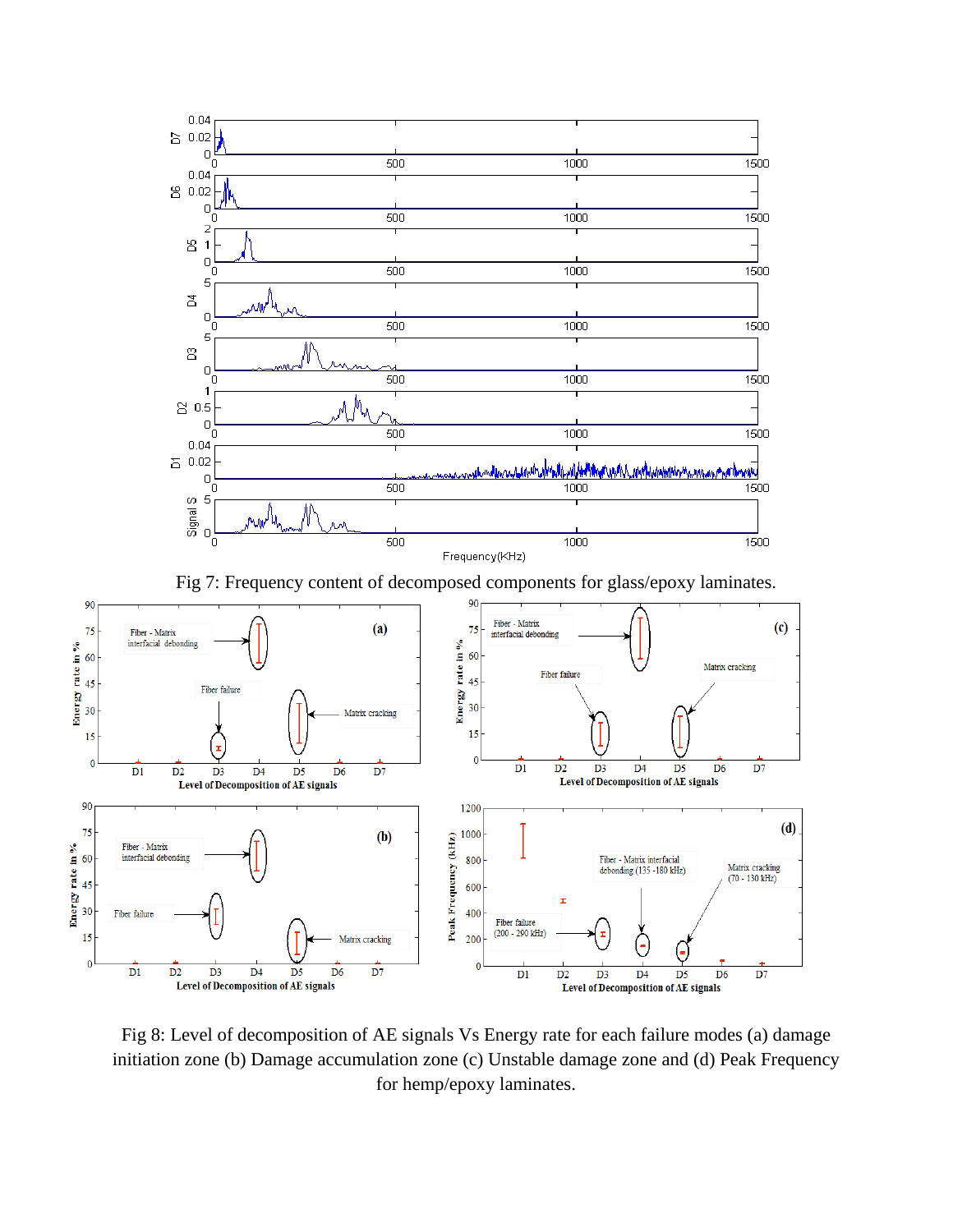

Fig 9: AE time Vs load, peak frequency and cumulative energy for hemp/epoxy laminates.